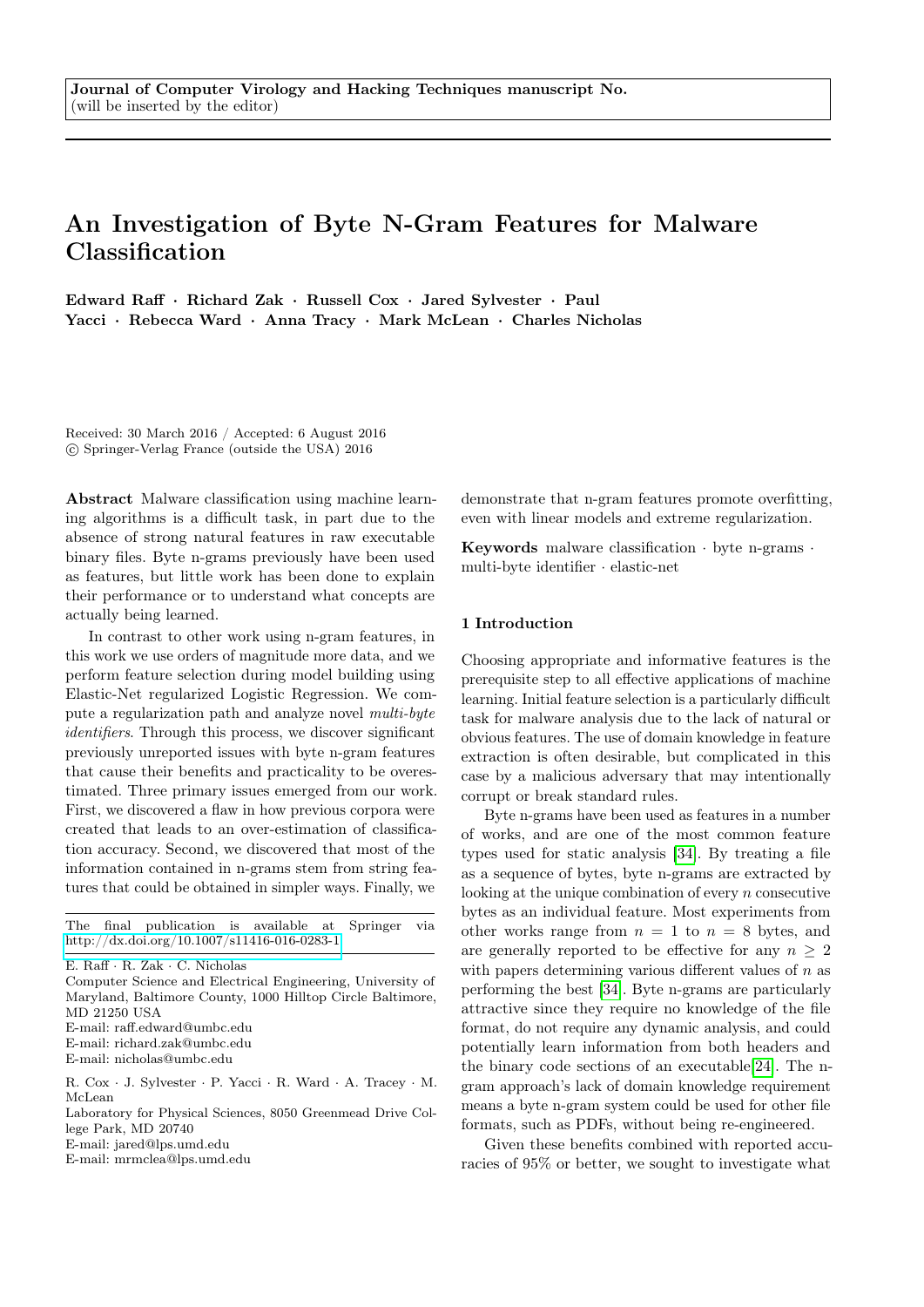features are learned by byte n-grams and why they perform so well. In this paper we examine performance for  $n \in \{4, 6\}$ . We find 6-grams to perform best, and use them as the basis of our investigation into what concepts are actually being learned by our model.

#### 1.1 Overview of our contributions

Some of the potential shortcomings with byte level ngrams in the realm of malware classification have been discussed before [\[35\]](#page-14-2), but we are not aware of any work that attempts to assess their true effectiveness or generalization to new data sets. To do this assessment, we use multiple separate sources of data for our experiments, divided into two higher level "groups" and given an overview of this data in [section 3.](#page-2-0)

We began our investigation by attempting to reproduce previous work, but our larger collection of data resulted in more potential features. For this reason we performed an evaluation of feature selection methods [\(section 4\)](#page-3-0). As part of improving the feature-selection process we used Elastic-Net regularized Logistic Regression as our classifier, which performs implicit feature selection. In [subsection 4.1,](#page-5-0) we examine both the final model performance, and the regularization path, where we discover significant over-fitting of our n-gram models and a possible methodological flaw in the data-collection process of some, if not most, previous papers.

In [section 5](#page-8-0) we investigate the nature of our features, and determine why they don't work as well as expected. We present evidence that our n-grams are learning stringlike features rather than information from the code or other sections of an EXE file. Based on these results, we devise the Multi-Byte Identifier in [subsection 5.1](#page-9-0) as a technique to help further evaluate n-grams for EXE files. The final experiment in our investigation is covered in [subsection 5.2,](#page-10-0) where we provide evidence that most of the generalizable information may be coming from ASCII strings. Given these surprising results, we discuss what we believe are the major weaknesses of the byte n-gramming approach in [section 6.](#page-11-0)

# 2 Related Work

The problem of distinguishing malicious from benign executables has been long studied, with many earlier attempts relying on hand crafted features [\[19\]](#page-14-3). We have a particular interest in byte n-grams for this problem, as they require no domain knowledge to apply. This makes it feasible for a small team and code base to be used for a wide variety of file types, provided adequate training data can be obtained. Kephart et al. [\[16\]](#page-14-4) provide one of the earliest instances of n-grams for malware analysis, using byte 3-grams to classify infected boot-sectors.

For the case of byte n-grams for Microsoft PE binaries, Schultz et al. [\[33\]](#page-14-5) provide the earliest work of which we are aware. Shultz et al. considered DLL imports, Strings, and byte n-grams as features, evaluating them using a number of different classifiers. In their work a Naive Bayes classifier had the best overall accuracy at 97.1%, followed by an ensemble of Naive Bayes classifiers using byte n-grams at 96.9%. Their n-gram based model also had the highest detection rate of malware. Shultz et al. compared against a simple signature based approach, which achieved only 49.3% accuracy, showing the importance of expanding beyond signatures in defending against new, unseen malware. Abou-Assaleh et al. [\[1\]](#page-13-0) made the connection with techniques in Natural Language Processing work and using a feature selection step, reporting 98% cross validation scores using a nearest neighbor classifier.

Kolter and Maloof [\[17,](#page-14-6) [18\]](#page-14-7) looked exclusively at byte n-grams for classifying benign vs. malicious executables, as well as classifying malicious EXEs by payload method. They performed their initial work on a smaller set of 1,037 files, by which they settled on using 4-grams for their features and AdaBoost [\[8\]](#page-13-1) with C4.5-style decision trees[\[28\]](#page-14-8) consistently provided the best results. In addition they used Information Gain to prune the set of 4-grams down to the top 500 used for their model. This approach obtained an AUC of 0.984. Testing on a larger set of 3,622 files reached an impressive AUC of 0.996 for the benign vs malicious task. In attempts to explore the information captured by their model, Kolter and Maloof did discover evidence of string features being extracted by their model, but make no effort to quantify their significance to the overall model. We establish that strings make a significant portion of the information learned and discriminative power in [section 5.](#page-8-0) Their work has been regularly replicated, for example, by Jain and Meena [\[15\]](#page-14-9). For comparison purposes, we replicate their approach in our work as well using 4 and 6-gram features.

Most work on using byte n-grams for malware classification follow the overall method set by Kolter and Maloof: choose a value of  $n$ , use some feature ranking scheme to select a few hundred (up to say one thousand) n-grams, and then evaluate (using cross validation or with a random training / testing split) with one or more classifiers. In our work we mostly eliminate the need for a feature selection step by choosing a model that performs feature selection implicitly, as discussed in [sec](#page-3-0)[tion 4.](#page-3-0) Since their work, there has been a significant amount of follow up work using byte n-grams, often as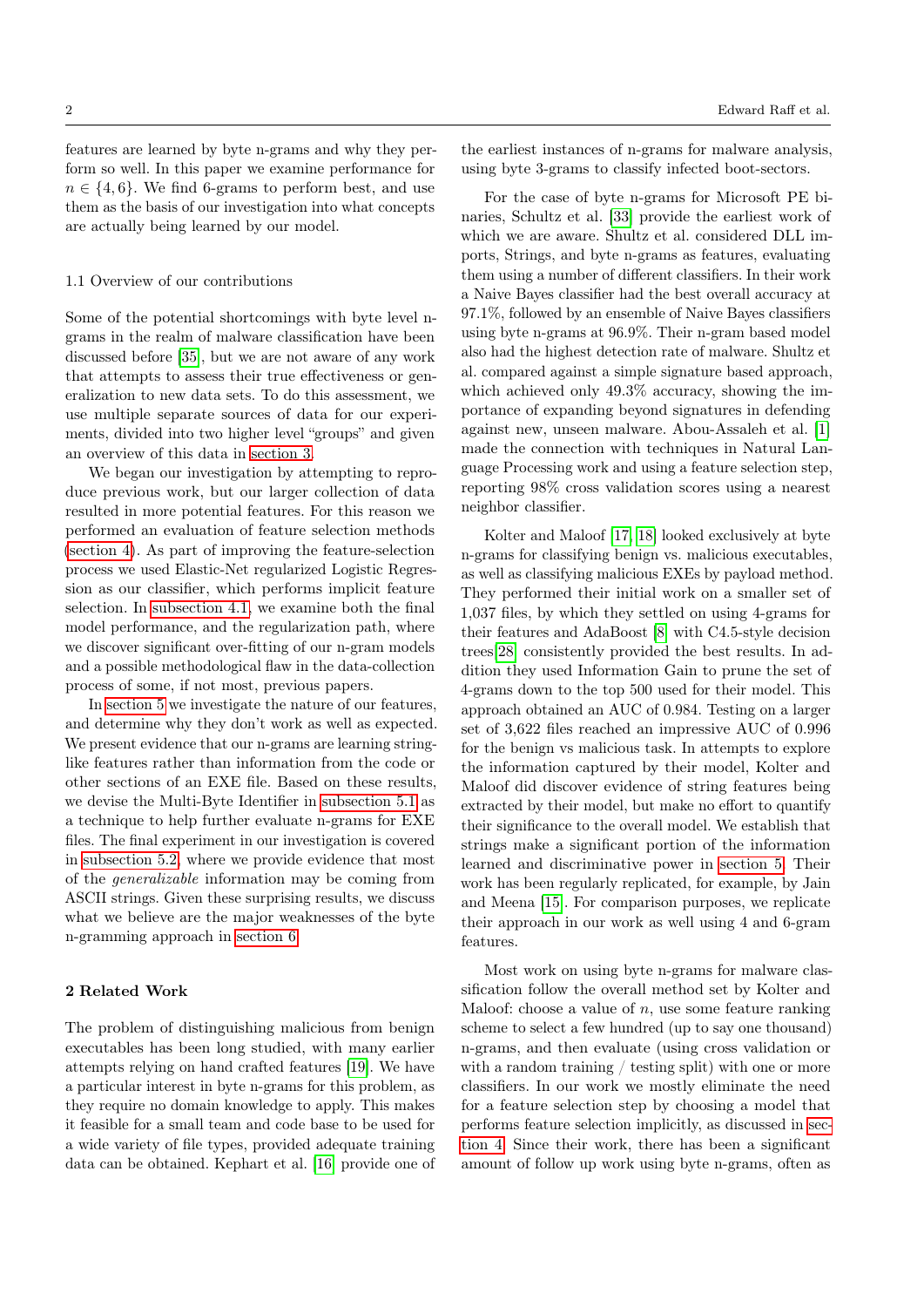a major component in a larger system or improving a component of the process.

One line of research has been on improved feature selection, as we do by using the Elastic-Net regularized model discussed in [subsection 4.1.](#page-5-0) Reddy and Pujari [\[30\]](#page-14-10) looked at improving the ROC curve by performing a selection on benign and malicious n-grams independently, though no AUC is given. They note explicitly the difficulty in analyzing the selected n-grams, which we help to resolve in this paper. Henchiri and Japkowicz [\[13\]](#page-14-11) sought to improve feature selection by weighting the feature selection to n-grams that occur in multiple virus families. Henchiri and Japkowicz also discuss some of the issues in using cross validation to estimate the true accuracy of a classification model for benign versus malicious EXEs, and adjust their cross validation so that each CV fold has all of a unique malware family in it. Our use of separate datasets tackles this same bias issue.

A number of works, such as Elovici et al. [\[7\]](#page-13-2), Menahem et al. [\[23\]](#page-14-12), and Masud et al. [\[21\]](#page-14-13) have looked at combining n-grams with other features. Masud et al. fused byte n-grams, opcode n-grams, and DLL function imports into a larger classification system. They also evaluated on two datasets, similar to our approach discussed in [subsection 6.1.](#page-12-0) Masud et al.'s two datasets have overlap with each-other, where ours are kept completely disjoint. In their work 4 and 6-grams performed almost equally and obtained 95.4% and 93.6% on their two datasets. The hybrid approach presented in their work obtained 96.3% and 97.6% for 6-grams respectively, indicating that while n-grams did not perform the best — they still performed well compared to an approach which required domain knowledge features. For feature selection and model construction Masud et al. used the same approach as Kolter and Maloof. We note as well that the assembly n-grams in Masud et al. perform worse than the byte n-grams for  $n \geq 2$ .

Another line of research, to which our work is a contribution, has included the use of larger datasets. Moskovitch et al. [\[25\]](#page-14-14) pushed their dataset up to 30,000 files for n-gramming. Masud et al. [\[22\]](#page-14-15) used a distributed system to process 105,388 files, obtaining an accuracy of 97.2% for their best model. This was achieved using 2000 4-grams selected by Information Gain, and using an ensemble of C4.5 decision trees.

Researchers have looked at building more sophisticated systems using byte n-grams as a significant component. Though not directly comparable, the information we discover about n-grams is relevant to the underpinning of these methods, since they are built upon byte n-grams. Perdisci et al. [\[27\]](#page-14-16) developed a multi-stage system using both whole file byte n-grams and byte ngrams from binary code extracted via dynamic analysis, obtaining a final AUC of 0.977. Tahan et al. [\[37\]](#page-14-17) looked at 3-grams to select and match "segments" which were used as their final features. Another related area that we do not compare directly against is the task of distinguishing between subfamilies of malware using byte n-grams, as is done by Zhang et al. [\[42\]](#page-14-18) and Stolfo et al. [\[36\]](#page-14-19).

## <span id="page-2-0"></span>3 Data

We take care to be explicit with how and where we obtained our data, as the data used had the most significant impact on performance. Our data is divided into two higher level groups, A and B, that are collected in different manners and from different sources. Every file in both datasets is a valid PE binary for either x86 or x64 Windows. We do not intermingle these data for training and keep them separate when testing so that we can better evaluate the generalization of our models. We do this because evaluating on held-out data that was collected in the same manner as training data may not adequately evaluate generalization, since both sets are biased by the same collection mechanism. Having separate sets collected in different ways helps avoid this issue. Since not all of our training and test sets have the same ratio of benign to malicious files, we always report a weighted accuracy such that the two classes have equal total weight in the score. Across all training and testing sets, no two samples in our data have the same MD5 checksum.

Group A's malware is taken from Virus Share [\[31\]](#page-14-20), and we also use data from Open Malware [\[29\]](#page-14-21) as a separate malware only test set. Group A's benign files (or "goodware") mostly come from various Microsoft Windows operating systems, including Windows XP, Window 7, and Windows 10. A smaller collection of goodware files were also downloaded from [portablefreeware.](portablefreeware.com) [com](portablefreeware.com) and from the Cygwin and MinGW installations. We use a held out test set from Windows 8.

We arbitrarily chose Windows 8 for the test set. We wanted to avoid having files from the same version of Windows in both the training and testing set to minimize any potential information leakage across the sets. We used as many files from Virus Share in the training set as we could given our computational resources, and used the remainder that we had downloaded for testing. The split of Virus Share in training and testing was random, since we had no additional information to improve the way data was split. During evaluation, Open Malware is reported as a separate line and is not included in the Group A numbers. Again, this is so we can better judge generalization since no data from Open Malware was in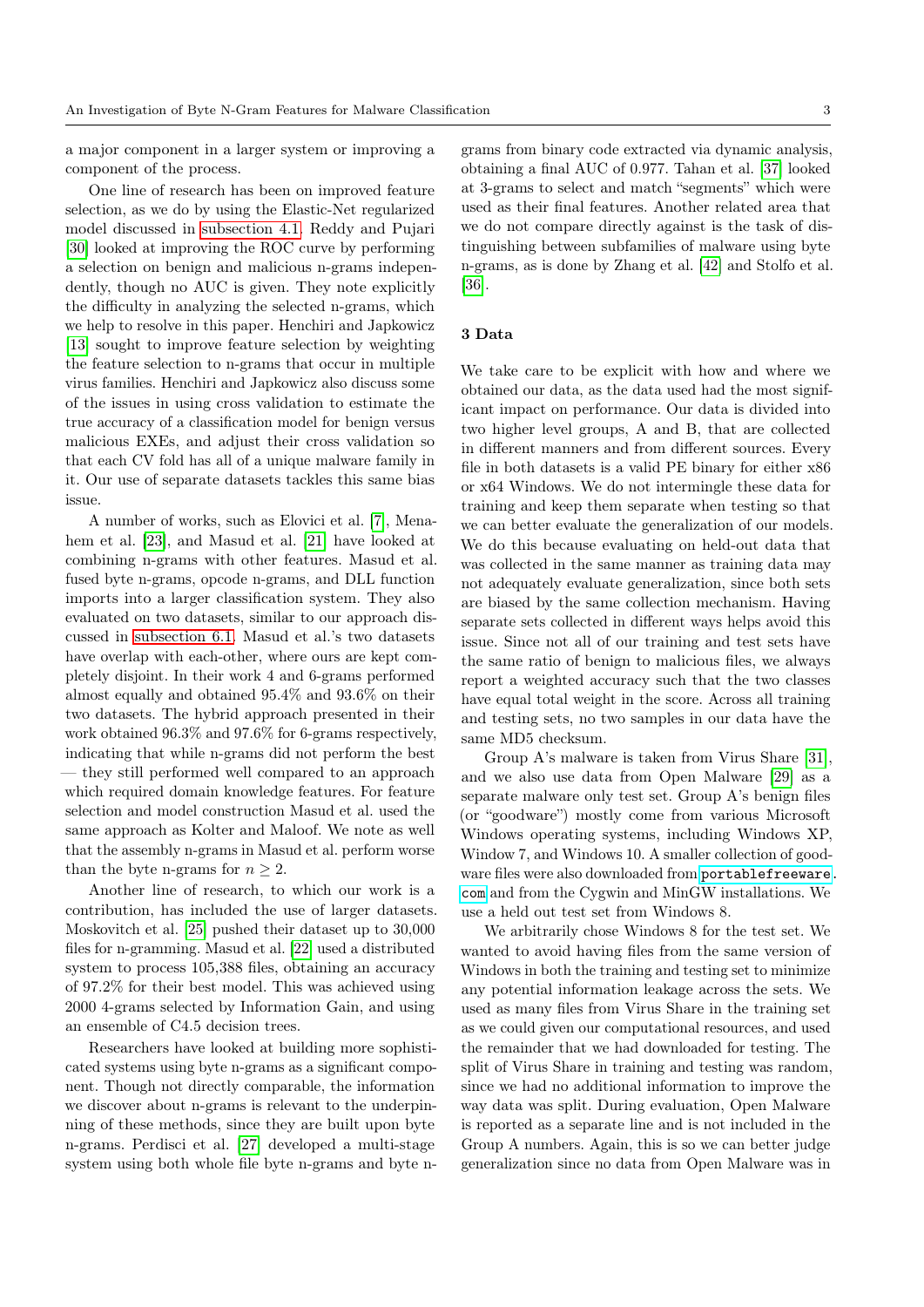the training set. The Open Malware data is collected in a manner similar to the Virus Share data, so we would expect their data to be more similar to each-other than our other data.

The use of a public malware corpus combined with Windows files and a selection of other commonly installed applications is the same strategy used to build the training and testing sets in most previous work [e.g., [13,](#page-14-11) [17,](#page-14-6) [25,](#page-14-14) [27,](#page-14-16) [33\]](#page-14-5). Our results for models trained on the Group A data should be representative of the results other works would have obtained.

During initial testing, models trained on Group A were not performing well on new data, despite encouraging cross validation scores. We sought out an industry partner to share data of a higher quality and more representative of the larger population, and is the source of our Group B data. Santos et al. [\[32\]](#page-14-22) also used a private corpus from an industry partner, sampling 1,000 benign and malicious files. We received data from our partner in two batches. The testing set represents the first batch of data obtained, while the second and larger batch was used as the training set.

Both groups of data were randomly sampled from a larger set of benign and malicious EXEs that are meant to be representative of what is often seen on desktop computers (excluding Microsoft EXEs). The total number of files for all our data, Groups A and B, can be found in [Table 1.](#page-3-1)

<span id="page-3-1"></span>Table 1 Breakdown of the number of malicious and benign training and testing examples in each data group, along with the sources they were collected from. "Misc." comprises <portablefreeware.com>, Cygwin and MinGW.

|                  | training  |         | testing   |        |  |
|------------------|-----------|---------|-----------|--------|--|
| Group A          | malicious | benign  | malicious | benign |  |
| Virus Share      | 175,875   |         | 43,967    |        |  |
| Open Malware     |           |         | 81,733    |        |  |
| MS Windows       |           | 268,236 |           | 21,854 |  |
| Misc.            |           | 1,195   |           |        |  |
| total            | 175,875   | 269,431 | 125,700   | 21,854 |  |
| Group B          |           |         |           |        |  |
| Industry Partner | 200,000   | 200,000 | 40,000    | 37,349 |  |
| total            | 200,000   | 200,000 | 40,000    | 37.349 |  |

## <span id="page-3-0"></span>4 Feature Selection and Model Building

An issue not adequately addressed in previous work is the feature selection process. For the 400k total files in Group B's training set, there are 4,289,759,510 unique 4-grams and 35,953,973,975 unique 6-grams observed. Storing the 6-grams naively, with 32 or 64-bit integers for count information, would take 503 or 791 GB of RAM, respectively. This issue alone is a significant road-block to applying byte n-gram features in practice.



<span id="page-3-2"></span>Fig. 1 From training-set of Group B, the number of 6-grams that occurred in  $x$  many files.

The feature selection process is made somewhat easier by the frequency of individual n-grams, as shown in [Figure 1.](#page-3-2) We observe that they tend to follow a powerlaw type distribution, with 87.72% of 6-grams occurring only once, 97.58% 6-grams occurring ten or fewer times, and 99.61% with 100 or fewer occurrences. This is not surprising, since n-grams from NLP applications tend to follow a power-law (Zipfian) distribution as well. We felt the presence of such a distribution was worth confirming, since there is no reason n-grams would have to follow such a distribution when applied to different domains. We can reduce our set of candidate n-grams in general by selecting a minimum number of occurrences based on coverage in our dataset. For example, selecting 6-grams that occur in at least 1% of the aforementioned 400k files results in just under 1.6 million 6-grams (a reduction of more than 99.99%).

Learning from 1.6 million 6-grams is still a computational burden and provides strong potential for overfitting, so additional feature selection is necessary. Most previous work [e.g., [15,](#page-14-9) [27\]](#page-14-16) use Information Gain criteria [\(1\)](#page-4-0) or some other simple ranking scheme to select a fixed subset of n-grams. Our approach is to first do a coarse feature selection down to 200k n-grams, followed by a final feature selection during model construction.

We compared a number of ranking schemes to choose a subset of 200k n-grams which we list and briefly describe. For the equations below,  $g_i$  indicates the presence of n-gram  $j$ , and  $m_j$  and  $b_j$  are the number of malware and benign files that had  $g_i$  present. M denotes the mal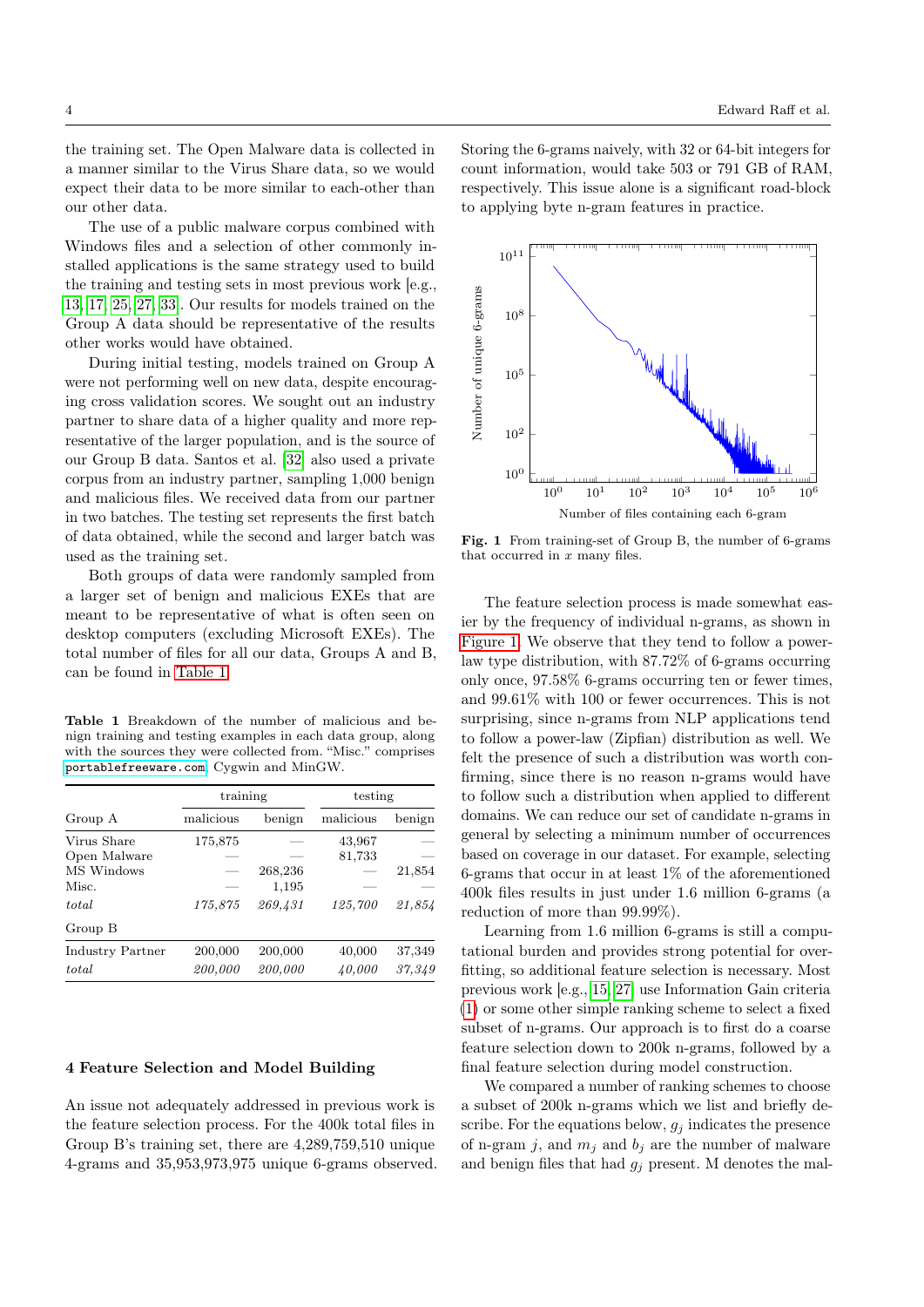ware class, B denotes the goodware or "benign" class, and  $P(x)$  is the probability of x given the training data.  $N_M$  and  $N_B$  indicate the number of n-grams found in malicious and benign files respectively. We tested each of the below methods, such as Information Gain [\(1\)](#page-4-0), to select the initial 200k subset of n-grams.

<span id="page-4-0"></span>
$$
IG(g_j) = \sum_{v \in \{g_j, \neg g_j\}} \sum_{C \in \{\text{M}, \text{B}\}} \text{P}(v, C) \cdot \log_2 \left( \frac{\text{P}(v, C)}{\text{P}(v) \cdot \text{P}(C)} \right)
$$
\n(1)

As an alternative to Information Gain, we introduced two simple scores that prefer features occurring in only one of the classes. Malice Score [\(2\)](#page-4-1), which is biased toward features more common in malware and Benign Score [\(3\)](#page-4-2) to favor features found in goodware.

<span id="page-4-2"></span><span id="page-4-1"></span>
$$
Malice Score(g_j) = P(g_j|M) - P(g_j|B)
$$
\n(2)

$$
Benign Score(g_j) = P(g_j|B) - P(g_j|M)
$$
\n(3)

To test favoring lop-sided occurrence rate in either direction we added the Absolute Malice Score [\(4\)](#page-4-3). A simple variant on the Absolute Malice Score is Root Malice Score [\(5\)](#page-4-4), which prefers more "pure" features based on the class in which it occurred.

<span id="page-4-4"></span><span id="page-4-3"></span>Absolute Malice Score
$$
(g_j)
$$
 =  $|P(g_j|M) - P(g_j|B)|$  (4)

Root Malice Score
$$
(g_j)
$$
 =  $\left| \sqrt{P(g_j|B)} - \sqrt{P(g_j|M)} \right|$  (5)

We also evaluated ranking based on the Gini coeffi-cient [\(6\)](#page-4-5) and KL-divergence [\(7\)](#page-4-6). Our Gini tests add  $c$ artificial observations to each n-gram, because without this modification many millions of n-grams all received the same maximal score.

<span id="page-4-5"></span>
$$
Gini_c(g_j) = \frac{2(m_j + c)(b_j + c)}{(m_j + b_j + 2c)^2}
$$
\n(6)

<span id="page-4-6"></span>
$$
KL(g_j) = \frac{m_j}{m_j + b_j} \cdot \log_2 \frac{m_j(N_M + N_B)}{N_M(m_j + b_j)} + \frac{b_j}{m_j + b_j} \cdot \log_2 \frac{b_j(N_M + N_B)}{N_M(m_j + b_j)}
$$
(7)

Much previous work used feature ranking schemes like these to do all of their feature selection. A shortcoming of this approach is the need to then estimate how

many features to select. Prior works usually selected only a few hundred to one thousand n-grams, and then trained a model on the selected subset. Determining the appropriate value of  $k$  becomes its own expensive process, as noted in Kolter and Maloof [\[17\]](#page-14-6) where the number of n-grams was chosen based on analysis of a subset of the data. In our approach (detailed in [4.1\)](#page-5-0), the initial coarse feature selection is mostly for computational convenience. This is because we have chosen a Machine Learning model that does implicit feature selection as part of the model building process.

To compare these feature selection methods, we built models using each of them according to the method described in [subsection 4.1](#page-5-0) and sorted the models by their cross validated (CV) accuracy. The results are shown in [Table 2.](#page-4-7) We see that simply selecting the ngrams that occurred in the most files performed best, with most methods resulting in only a minor difference. Specifically, all of the tested feature selection methods, except the Gini measure [\(6\)](#page-4-5) and KL-divergence [\(7\)](#page-4-6), obtained  $90\%$  + accuracy. We note that of the simple sorting methods we tested — equations [2](#page-4-1) through  $5$  the Root Malice Score did slightly worse than the others. The square root term in [\(5\)](#page-4-4) causes a slight preference for purity of label, that is to say the equation prefers to select n-grams that occur only in benign or malicious files but not both. This is a property shared by [\(6\)](#page-4-5) and [\(7\)](#page-4-6). Overall this would seem to indicate a need for common, high-frequency n-grams in order for our models to perform well.

Much of the previous work [\[17,](#page-14-6) [25\]](#page-14-14) in using n-grams has suggested the use of Information Gain [\(1\)](#page-4-0) based on its success in text classification and other NLP domains. Our results indicate that while Information Gain does work well, we can use much simpler approaches by choosing a model that has feature selection built-in to the model's training.

<span id="page-4-7"></span>Table 2 10-fold CV accuracy rate on group B training data using the top 200k features selected by different methods. Test set errors had similar ranking.

| Selection Method   | CV Accuracy |
|--------------------|-------------|
| Frequency          | $96.6\%$    |
| Malice Score       | $96.3\%$    |
| Abs Malice Score   | 96.3%       |
| Benign Score       | 96.3%       |
| Info Gain          | 95.2%       |
| Root Malice Score  | 94.6%       |
| Gini <sub>32</sub> | 85.0%       |
| KL                 | 78.7%       |
| Gini256            | 77.2%       |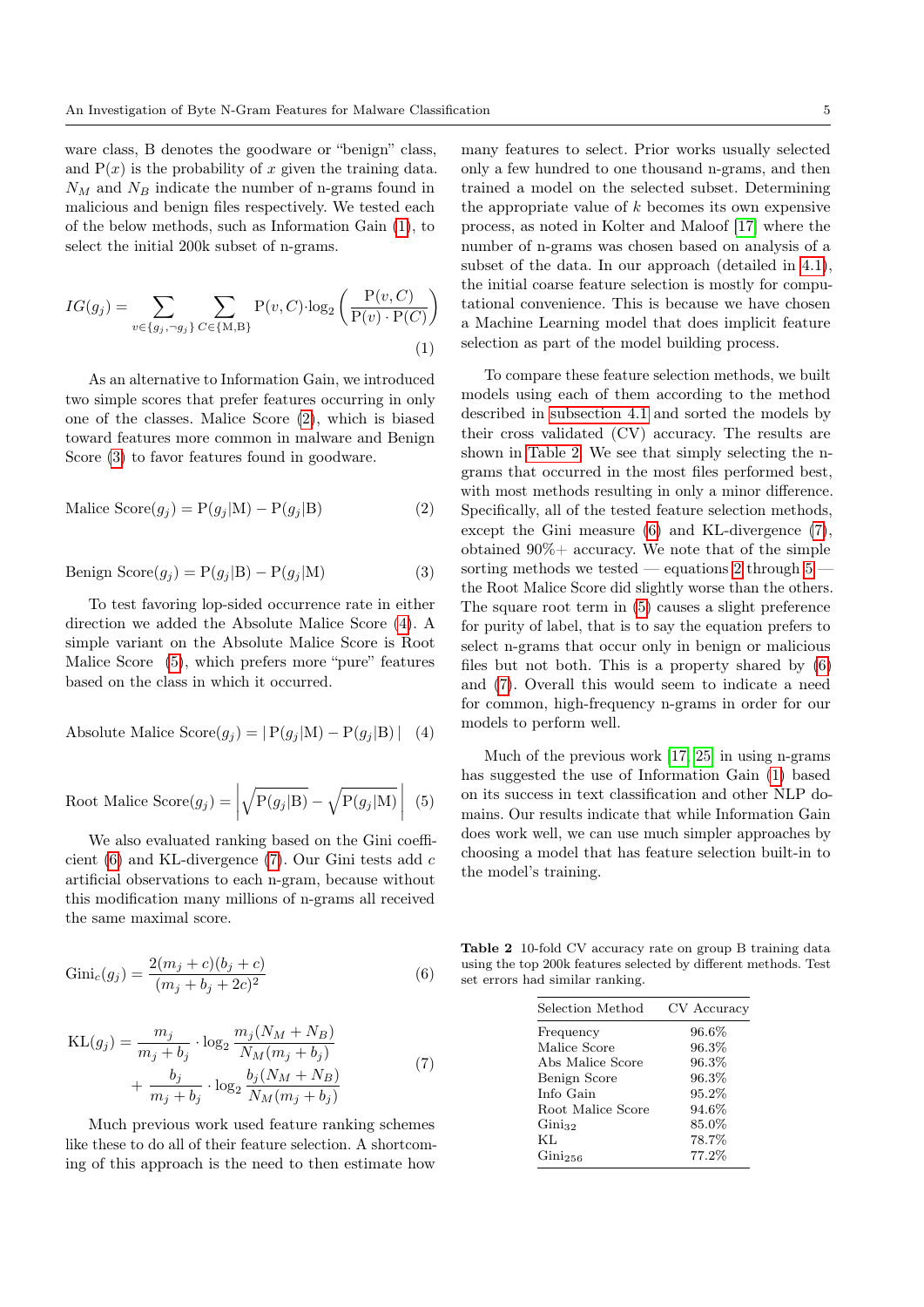A downside not addressed in previous works is that adding more data does not significantly change the number of n-grams that become viable model features, causing diminishing returns as data is added. This is counter to the argument presented in Schultz et al. [\[33\]](#page-14-5). For example, for the results of our whole model building process: a model built from the training set of Group B obtains a weighted accuracy of 87% on all data, excluding Open Malware, from Group A. Training from the much smaller test-set of Group B gets an accuracy of 84.4% on the same data. Evaluating the recall on only the Open Malware data, the performance only drops from 81% to 80%. This puts n-grams in a poor place, as doubling the amount of data can double the amount of resources required but produce only marginal improvement in outcome. This makes it difficult to exploit the phenomena that adding more data tends to provide significant improvements to accuracy [\[3,](#page-13-3) [6,](#page-13-4) [12\]](#page-14-23), which is what we would normally expect. The minor increase in accuracy could be an indication that our features do work well or are nearing the representational capacity of our features and model. We don't believe this is the cause, as we observe evidence of overfitting in the remainder of this section, as exemplified in [Table 3](#page-6-0) and discussed through the rest of this paper.

#### <span id="page-5-0"></span>4.1 Elastic-Net Models of N-Grams

We build our models with Logistic Regression using either of two different regularization methods: Lasso (also called  $L_1$ ) [\[38\]](#page-14-24) and Elastic-Net [\[43\]](#page-14-25). The objective function of both can be defined using equation [8:](#page-5-1) for Lasso,  $\alpha = 1$  and for Elastic-Net,  $\alpha = 0.5$ . The value C in the loss function is our regularization parameter. Larger values of C decreases the strength of the regularization. As  $C \rightarrow \infty$ , [\(8\)](#page-5-1) approaches the behavior of standard Logistic Regression. Smaller values of C reduce the flexibility and effective degrees of freedom of the model, encouraging the solution vector w to approach zero.

$$
f(w) = \alpha ||w||_1 + (1 - \alpha)||w||_2 +
$$
  
\n
$$
C \sum_{i=1}^{N} \log(1 + \exp(-y \cdot w^{\mathsf{T}} x_i))
$$
\n(8)

We use these methods for two reasons. First, they provide a principled method of feature selection that is robust to extremely high dimensional data with many irrelevant features [\[26\]](#page-14-26) while also being computationally tractable. Their feature selection property is a direct result of the model building process, as exact zeros will occur in the optimal solution of  $w$  as a result of the  $\alpha||w||_1$  term in the objective function. Second, we can compute a regularization path, where we look at

the properties of the model (e.g. accuracy, number of non-zero weights, or coefficient values) as a function of C. This regularization path provides insights into the model's performance and the quality of the selected features.

For our training process, we start with the 200,000 6-grams based on total number of files they occurred in (i.e., an n-gram is counted only once per file). Feature vectors are constructed as binary vectors, with zero indicating the absence of the feature in the file, and one indicating its presence.

We also experimented with using a larger number of features to start (up to one million), with using TF-IDF style weightings for occurrences, and with counting n-grams by total number of occurrences in a file when considering the top selection. None of these experiments resulted in a noticeable change in accuracy, or the behavior of the regularization path when trained. Any one of these changes could result in a different subset of n-grams being selected by our final model, with up to 50% of them changing. We are concerned that up to half of the selected features could change with no discernible impact on accuracy and believe this is an indication of the weakness of byte n-gram features.

To create our regularization path, we need a minimum and maximum value for C to consider. We first compute  $C_0$ , the value of C that would result in a weight vector of all zeros as specified in Yuan et al. [\[40\]](#page-14-27). We then use a starting value of  $2 C_0$  as the strongest regularization we evaluate, and set the weakest regularization to be  $2C_0 \times 10^5$ . We compute the regularization path along 300 logarithmically spaced points along this range, following the basic warm-start strategy in Friedman et al. [\[9\]](#page-13-5). The warm-starting strategy allows us to build these models sequentially at only incremental cost. However, our search is over 5 orders of magnitude, where Friedman's search only covered 2 orders of magnitude. We use this larger range due to unusual behavior observed in the regularization path, and highlight the issues below. We confirmed our results using two implementations of Elastic-Net Logistic Regression, one an extension of the new GLMNET [\[41\]](#page-14-28) to the Elastic-Net case and another using the extension to OWL-QN presented in Gong and Ye [\[10\]](#page-13-6).

<span id="page-5-1"></span>In Figures [2](#page-6-1) and [3,](#page-6-2) we show the number of nonzero values in the weight vector and the accuracy over the regularization path using 6-gram features. These results give us several reasons to suspect that our n-gram features are over-fitting the data.

Our data requires extreme levels of regularization to obtain an informative regularization path, which is the main reason we use such a large search range for C. In Yuan et al. [\[41\]](#page-14-28) the smallest regularization value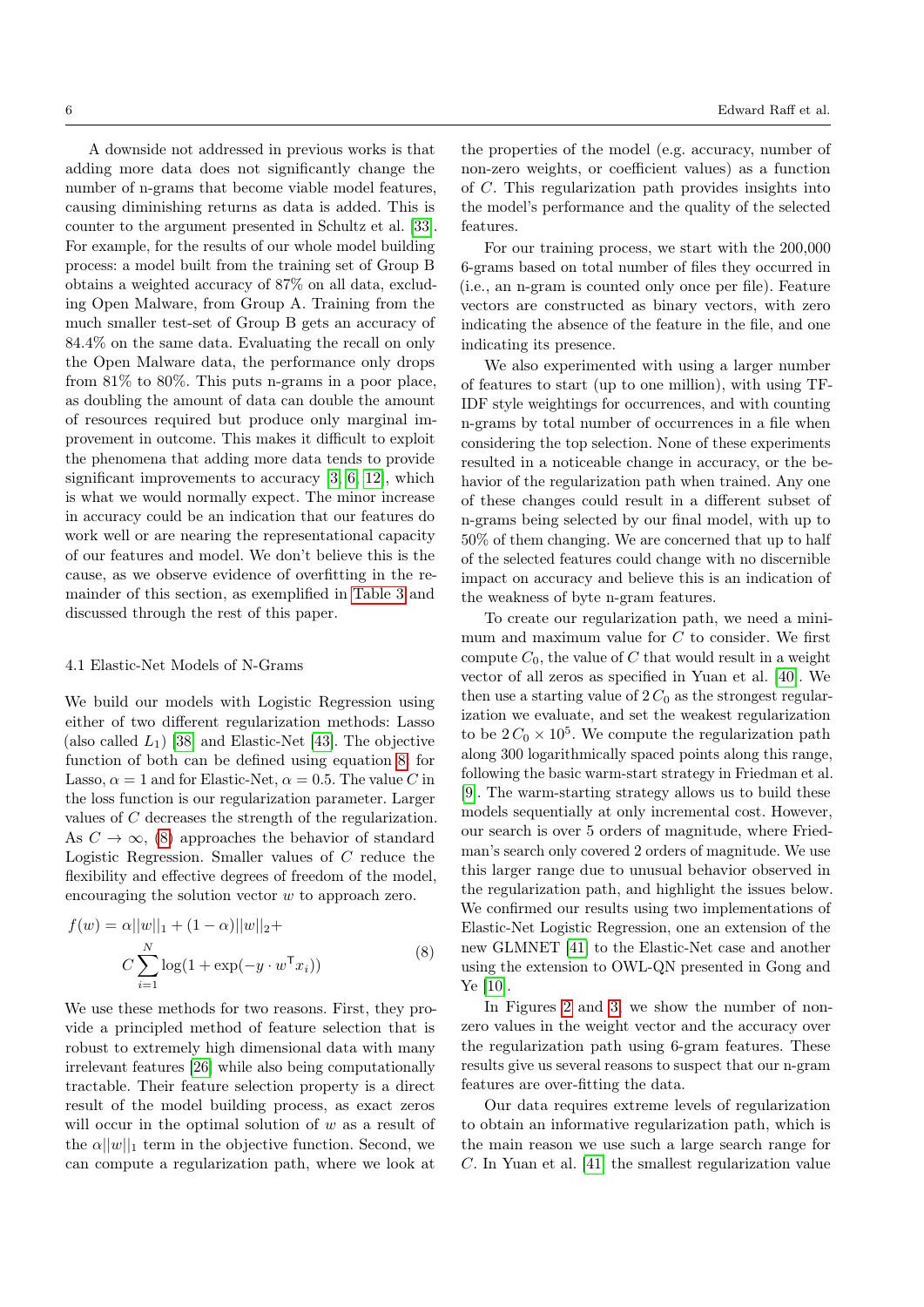

<span id="page-6-1"></span>Fig. 2 Average number of non-zero weights in solution vector based on 3-fold cross validation across regularization path.



<span id="page-6-2"></span>Fig. 3 Average accuracy based on 3-fold cross validation across regularization path.

considered is  $2^{-4}$ , which is already near the maximum of our evaluated range and at the point of diminishing returns. If we had used the ranges suggested in other papers our regression model would have exhibited almost no change in the weight vector for all tested values.<sup>[1](#page-6-3)</sup>

Even if we ignore the abnormally high amount of regularization, the behavior of the regularization paths of both Group A and Group B models are irregular. Looking at [Figure 2,](#page-6-1) the most pronounced issue is the step-ladder addition of features in large groups at a time, rather than more continuous additions of features a few at a time. This behavior is obvious in the Group A models, but also occurs in the Group B models. In [Figure 3,](#page-6-2) the Group A models exhibit higher accuracies over the whole range of regularization, much higher than

we would expect. The differences between the models' CV error rate gives a strong indicator of data quality issues.

In addition, we note that the  $L_1$  Group B model in [Figure 3](#page-6-2) has a CV accuracy of 71% using an average of only four features. The  $L_1$  Group A model gets  $91\%$ using just ten. The Elastic-Net Groups B  $\&$  A models use a similarly small 40 features to obtain 72% and 94% accuracy respectively. A priori, it seems highly unreasonable that as few as ten 6-grams should be able to obtain such high accuracies. Both Group B models are entering a plateau of 95% accuracy by 10,000 features, and both Group A models plateau of 99%+ by just 2,000 features. If n-grams were effectively learning features from the binary sections of an executable, it seems unlikely that millions of malware and goodware EXE files would be forced to use such a small subset of binary code. We confirm in [section 5](#page-8-0) that the n-grams are not effectively learning binary features.

<span id="page-6-0"></span>**Table 3** Performance of Kolter and Maloof (KM),  $L_1$  and Elastic-Net regularized models trained on both groups of data, and applied to all testing data. Open Malware (OM) is recall, others are weighted accuracy. Column indicates which data was used for training the model used. Row indicates the test set and whether 4 or 6-gram features were used.

|           |               |       | Group A |       |       | Group B |       |
|-----------|---------------|-------|---------|-------|-------|---------|-------|
|           |               | $L_1$ | Elastic | ΚM    | L1    | Elastic | KМ    |
| $6$ -gram | OМ            | 96.9% | 97.2%   | 96.2% | 81.1% | 81.2%   | 49.5% |
|           | A Test        | 99.7% | 99.6%   | 99.1% | 87.3% | 87.0%   | 72.8% |
|           | <b>B</b> Test | 68.1% | 68.1%   | 62.0% | 94.5% | 92.5%   | 85.5% |
| $4$ -gram | OМ            | 97.0% | 97.3%   | 97.3% | 67.1% | 64.1%   | 52.6% |
|           | A Test        | 99.6% | 99.6%   | 99.3% | 84.9% | 84.7%   | 74.3% |
|           | <b>B</b> Test | 70.5% | 68.8%   | 65.8% | 90.6% | 89.7%   | 86.6% |

The final testing accuracy is shown in [Table 3.](#page-6-0) We use a weighted accuracy so that the malware and benign samples in the test set have equal total weight. Since the Open Malware test set comprises only malicious files, we list the recall rate rather than accuracy. The Open Malware files are not included in the A Test scores.

In our results the models trained on Group A do not generalize to the data in Group B, getting an accuracy much lower than what was achieved in all previous works. Due to the bias in how Group A's data was collected, we believe that the Group A model has actually learned an "is it a windows executable?" classifier, rather than "is it malware?". This would explain the high recall on Open Malware. The model learns to say "no, not Windows" (i.e. malware) for all the data, since none of it came from Windows and the whole collection is malware. However, saying "no" for the Group B goodware (which also did not come from Windows) results in an error rate approaching random guessing. The lopsided errors

<span id="page-6-3"></span>In extended testing, neither the accuracy or number of non-zeros increased when testing larger values of C.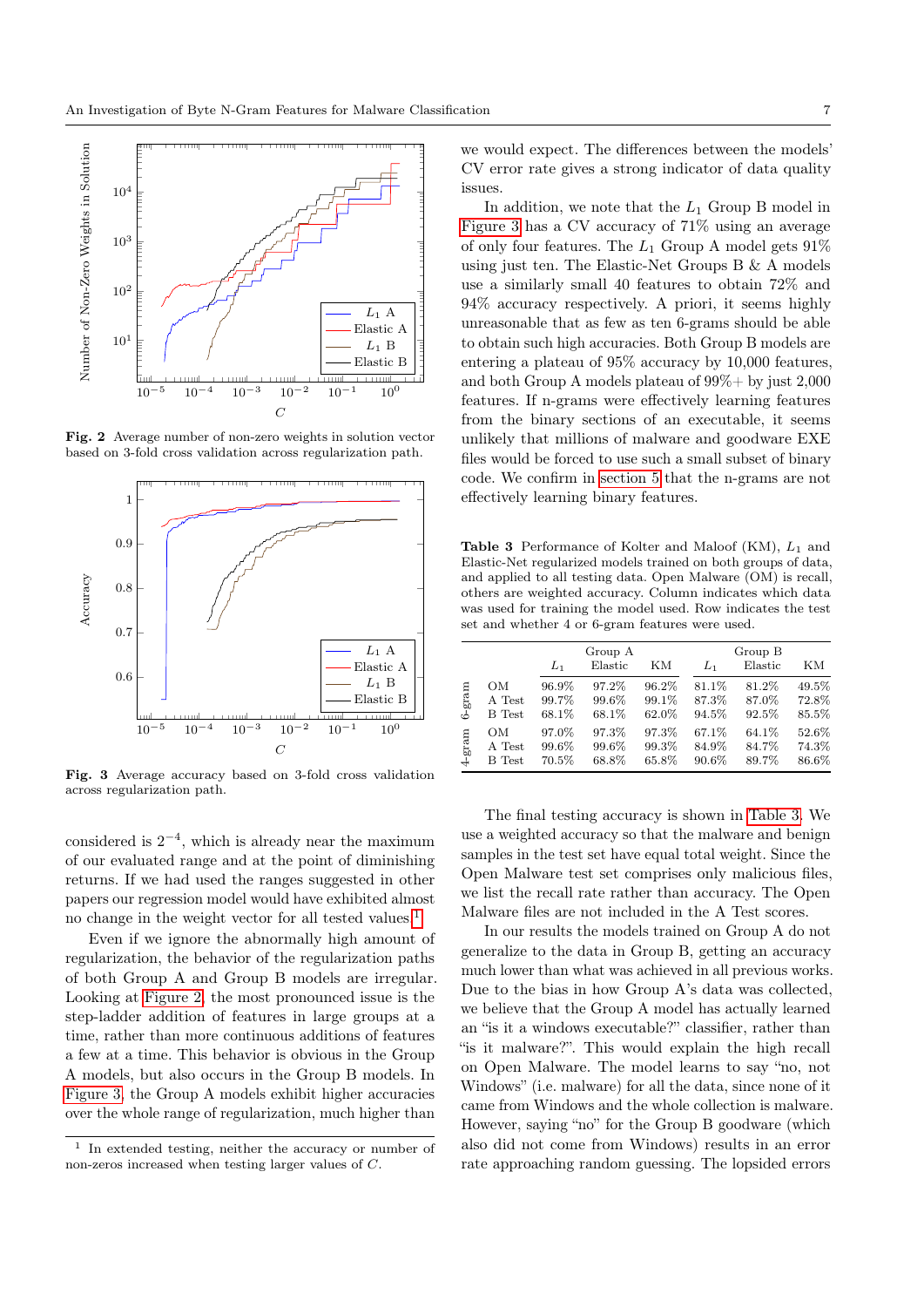in the Group B test set corroborate that the models defaults to classifying most inputs as malware by default, and then use features present to switch to a decision of goodware. This is further confirmed by looking at the false-positives on the portablefreeware, Cygwin, and MinGW files. Since these were a part of the training set, we would expect them to be predicted correctly by the model. However we found that MinGW and Cygwin had a false positive rate of 39%, and portablefreeware data had a false-positive rate of 43%. These values are

extraordinarily high and do not reflect the Group A test set accuracies, providing strong evidence that the model

is not accurately learning the desired concept. Models trained on Group B generalize better to Group A testing than vice versa, though the accuracy on the A test set is lower than the Group B test set, and the recall on Open Malware is down to the low 80s. Despite the drop, this overall behavior is consistently better as it is generalizing past the training distribution. This indicates the 6-gram model trained on this data has meaningfully captured some information. The spread in test set performance, combined with the behavior exhibited in Figures [2](#page-6-1) and [3](#page-6-2) give us caution that there may still be some level of over-fitting occurring. This is corroborated by the higher CV accuracies in [Table 2,](#page-4-7) and suggests that the I.I.D. assumption of cross validation is too strongly violated in our corpora to be used for evaluation. Given the similarity of our Group A data to others, and its increased scale, this brings many previous results into question — especially when used as the only validation as in Abou-Assaleh et al. [\[1\]](#page-13-0). We also note that the Group B test performance drops to around 81% accuracy when considering the generalization to the Open Malware data. While this does not necessarily represent the accuracy we would expect when deploying this model to various users, it is considerably below the mid to high 90s that are reported by most others. This indicates that the true effectiveness of binary ngrams for malware classification has been considerably over-estimated.

Comparing to the baseline approached used in Kolter and Maloof [\[17\]](#page-14-6) (KM), our use of Elastic-Net and Lasso regularized Logistic Regression has provided a dramatic performance improvement when trained on the Group B data. Because KM use boosted decision trees, which can learn non-linear decision surfaces, we know the difference in accuracy is not a capacity issue of the chosen model since we used a simpler linear model. The KM approach trained and tested on Group B performs worse, likely due to a lack of features. By using a model with the feature selection process built in, our performance has improved generalization and simplified the feature selection task. We also note that the KM's approach

loses generalization accuracy at a quicker rate when moving from the B test data to A test, and from A test to Open Malware. Considering the extreme levels of regularization we are using for a linear model, it is likely that the KM approach's difficulty in generalizing past the training data is caused by the use of a more powerful and flexible discriminative model. That is to say, the non-linear model used in KM has greater capacity to overfit the data — which we believe to be the issue since our simpler model is also showing evidence of overfitting.

### 4-gram vs 6-gram Performance

On the issue of n-gram size, we note that there is no significant difference in the overall behavior of the regularization path between 4 and 6-grams, though there is an apparent difference in generalization accuracy. In [Figure 4](#page-7-0) (corresponding to [Figure 2\)](#page-6-1) we see the same general pattern of the Group B models initially selecting more features than the Group A models, before reaching a common plateau. In [Figure 5](#page-8-1) (corresponding to [Fig](#page-6-2)[ure 3\)](#page-6-2) we again see that the models trained on Group A immediately reach a higher accuracy, with the Group B models not reaching as high and taking longer to reach their plateau. We note that the cross validation scores on the Group B data are reaching higher accuracies for 4-grams (97.4%) than was obtained for the 6-grams (95.6%). Yet 4-grams have lower test set accuracies than 6-grams in [Table 3.](#page-6-0) This means the 4-grams are exhibiting even higher degrees of overfitting compared to 6-grams.



<span id="page-7-0"></span>Fig. 4 Average number of non-zero weights in solution vector based on 4-gram features and 3-fold cross validation across regularization path.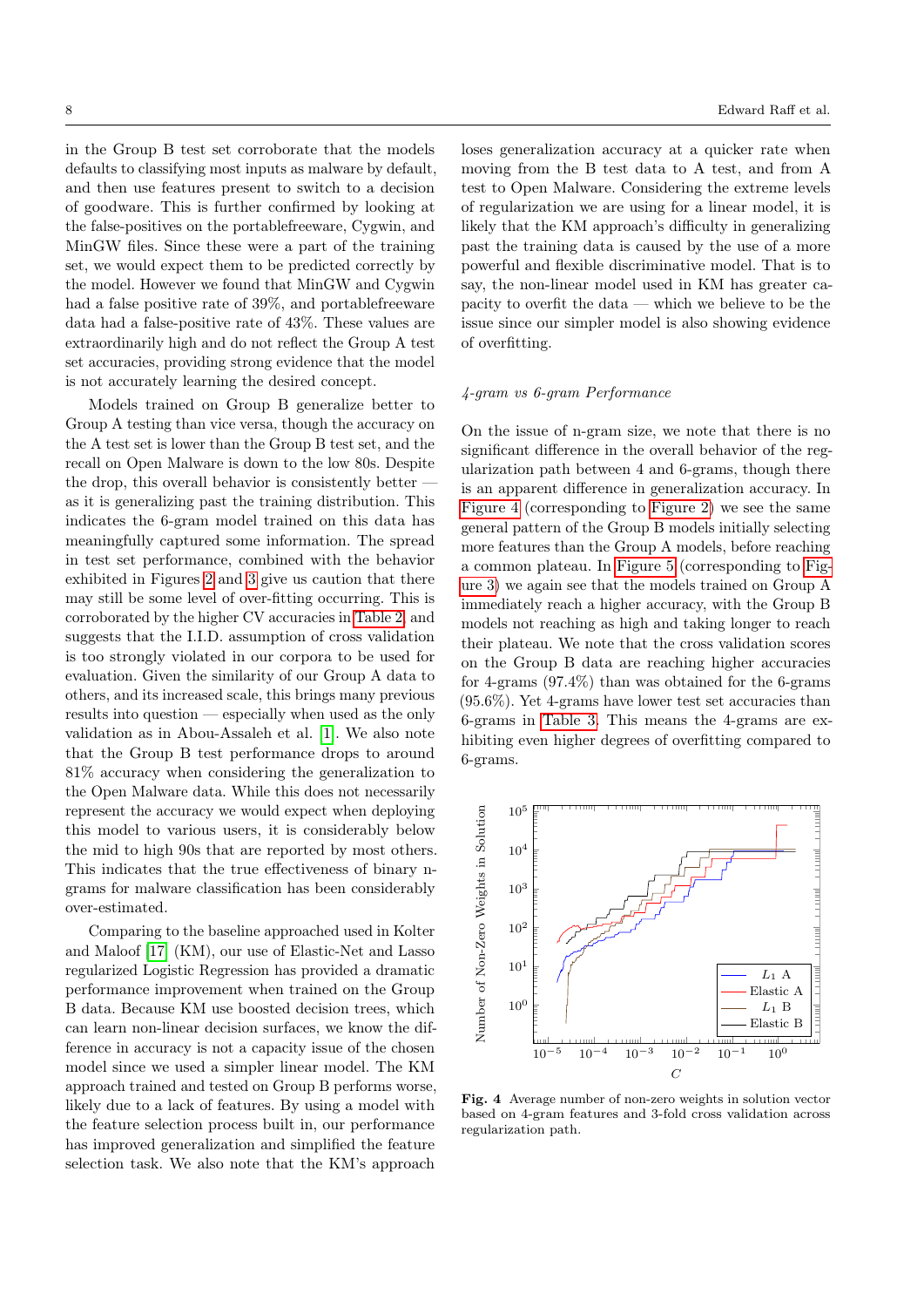

<span id="page-8-1"></span>Fig. 5 Average accuracy based on 4-gram features and 3-fold cross validation across regularization path.

Looking at the numbers in [Table 3,](#page-6-0) we see that despite having the same general behavior  $-6$ -grams trained on Group B generalized considerably better than 4-grams to the Open Malware data, with 4-grams trailing by 14 percentage points. The difference is not as large for the A and B test sets, but the 6-grams do continue to perform better by 2 to 4 points. This would seem to validate our general preference for 6-grams over 4-grams. Looking only at the models trained on Group A, the difference in accuracy mostly disappears. Considering that the Group A models are overfitting to the Microsoft Windows data, it is understandable that their performances would converge. This would also explain why most prior works, using data similar to Group A, have shown little performance difference for n-grams when testing various values of  $n$ .

#### <span id="page-8-0"></span>5 N-Gram Evaluation

Given the poor level of performance compared to previous results when given more data, we sought to evaluate what the n-grams extracted were actually learning. The starting point of this was to use the 6-grams selected by the Elastic-Net model trained on Group B to obtain some simple statistics. We use the 6-gram model since 6-grams had better performance than 4-grams in [subsection 4.1.](#page-5-0)

First, we look at the entropy of where our 6-grams occurred. Because different modalities of information have different average entropies [\[20\]](#page-14-29), looking at these statistics gives us an idea of what information may be captured by the n-grams. Since 4 and 6-grams are too small to compute a meaningfully entropy measure, we estimate the entropy of an n-gram from a window of bytes around where it occurred in a file. We compute

<span id="page-8-2"></span>the Shannon entropy  $(9)$ , where  $p_i$  is the proportion of byte  $i$  in the given window.

$$
S = -\sum_{i=1}^{256} p_i \cdot \log(p_i)
$$
 (9)

In our testing we used a window of 128 bytes, though results were not sensitive to exact window size. The distribution of n-gram entropies are presented in [Table 4.](#page-8-3) 26% of our n-grams occurred in entropy regions more often associated with plain-text (i.e.  $S \leq 4$ ) [\[20\]](#page-14-29). From this table, it would appear that up to 74% of our ngrams are occurring in entropy regions associated with executable code (that may be packed or encrypted). This is initially encouraging, as it indicates our 6-grams do occur in regions associated with code and hence, may be learning to discriminate between benign and malicious code.

We also looked at how well distributed our features are among the test data. In [Figure 6](#page-9-1) we plot the fraction of 6-grams the model selected that occurred in the Group B testing data. If our 6-gram features are working effectively, we would like to see a relatively even distribution of feature occurrences, but the unfortunate trend is that our 6-grams are not evenly distributed through the test data. Instead a few files have a significant fraction of features present, quickly trailing off toward almost none of the features being present. For n-grams to generalize well, we need to see our features occur in new files on a consistent and regular basis, as they are intrinsically critical to making the classification decision. The likelihood of observing our n-grams can only decrease when tested on data from a different source, making this trend a significant issue.

Table 4 Percentage of n-grams that occurred within an entropy window (rounded to nearest integer).

<span id="page-8-3"></span>

| Entropy        | Proportion | Cumulative |
|----------------|------------|------------|
| 0              | $0.4\%$    | $0.4\%$    |
| 1              | $1.5\%$    | $1.9\%$    |
| $\overline{2}$ | 3.8%       | 5.7%       |
| 3              | 11.1%      | 16.8%      |
| 4              | $9.2\%$    | 26.0%      |
| 5              | 19.2%      | 45.2%      |
| 6              | 48.3%      | 93.5%      |
| $\overline{7}$ | 5.7%       | 99.2%      |
| 8              | 0.8%       | 100%       |

These statistics give us some higher level information, but do not explain any of our results. Since so few features are needed to obtain high CV accuracies, and based on the proportion of our n-grams occurring in low entropy regions, we examined the ASCII decoding of the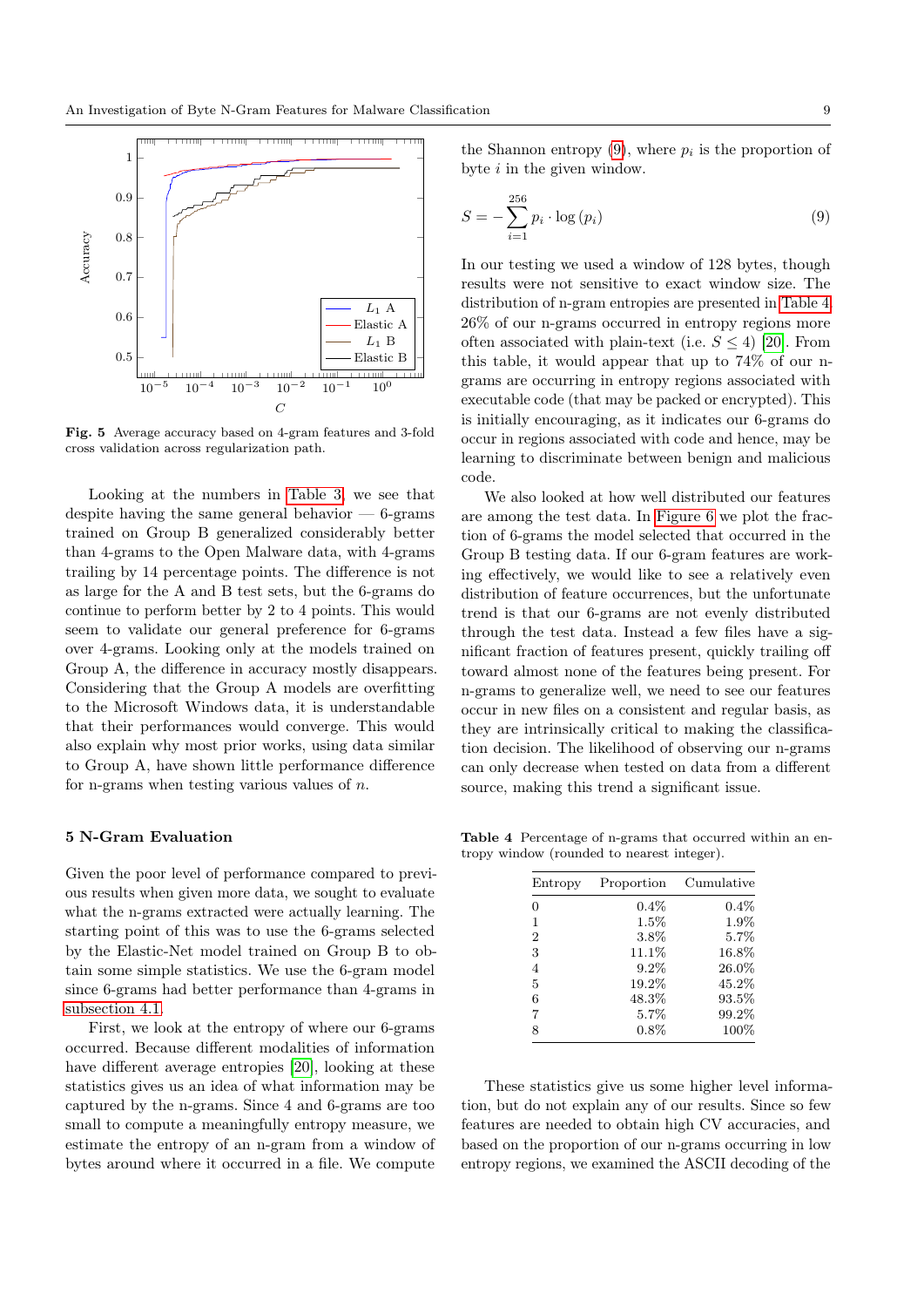

<span id="page-9-1"></span>Fig. 6 Fraction of 6-grams used in the model that are observed in each testing point.

n-grams selected at the beginning of the regularization path. A subset of the 4 and 6-grams selected by the  $L_1$  regularized models are presented in [Table 5.](#page-9-2) Sixteen 6-grams and 4-grams were selected by the models trained on Group A; thirteen 6-grams and 27 4-grams were selected for the models trained on Group B. Note, the number of non-zero features selected is larger than what is shown in [Figure 2](#page-6-1) because those numbers are the average number of non-zeros from the CV models, whereas this is the actual model trained on all data at that regularization strength.

Looking at the ASCII decodings, we can see that the models trained on Group A are selecting parts of the text "Microsoft Corporation", which is embedded in most of the executables that come with any installation of Microsoft Windows, often if not always with symbols such as " $\mathbb{R}$ " and " $\mathbb{C}$ ". Because  $L_1$  regularization does not like selecting highly correlated features [\[43\]](#page-14-25), it has difficulty obtaining the n-grams to complete the string.

The model trained on Group B 6-grams appears to be picking up items from the header and import tables, selecting most of the import "KERNEL32.DLL" and a GetProcess function. By looking at the Elastic-Net 6-grams, since it has no issue selecting correlated features, we can confirm that our hypothesis is correct and that this behavior extends out into the beginning of the regularization path's search (such tables can be found in the appendix). The model trained on Group B 4-grams is still picking up string information, but seems to prefer some different information. It does not tend to select strings that make function imports, like the 6-grams do. We suspect this is an issue with the smaller 4-grams matching too many other tokens as well, losing some of their discriminative ability. The items selected by the 4-grams are generally selected by the

6-gram model later in the regularization path. Overall, the most discriminative items being selected appear to be string features. This result appears to contradict Schultz et al. [\[33\]](#page-14-5), which posited that n-gram features provide additional robustness to the model since they are harder to avoid than string-based features.

<span id="page-9-2"></span>Table 5 Selection of 4 and 6-grams chosen by the most strongly regularized  $L_1$  models. Whitespace denoted using the '␣' symbol

| Group A      |                          | Group B      |             |
|--------------|--------------------------|--------------|-------------|
| 6-gram       | ASCII                    | $6$ -gram    | ASCII       |
| 20004D006900 | Mi                       | 000047657450 | GetP        |
| 00720070006F | rpo                      | 657450726F63 | etProc      |
| 006F00720070 | orp                      | 00004C6F6164 | Load        |
| 43006F007200 | Cor                      | 6B65726E656C | kernel      |
| 000100560061 | Vа                       | 00004B45524E | <b>KERN</b> |
| 004400000001 | D                        | 4C33322E444C | L32.DL      |
| 4-gram       | ASCII                    | 4-gram       | ASCII       |
| 4D006900     | Мi                       | 69726541     | ireA        |
| 7400AE00     | $\mathtt{t}(\mathtt{R})$ | 6C3D2272     | $1 = "r$    |
| 00720070     | rp                       | 3C736563     | $<$ sec     |
| 20004300     | . C                      | 2E637274     | .crt        |
| 00010056     | V                        | 696F6E3E     | ion>        |
| 72794100     | ryA                      | 3C2F7365     |             |

### <span id="page-9-0"></span>5.1 Multi-Byte Identifiers

Based on the behavior of the n-grams observed in [Table 5](#page-9-2) we develop the hypothesis that informative malicious or benign segments in the data are longer than our n-grams. If this is the case, we should see sequences of adjacent or overlapping n-grams when processing our files, and it would explain why increasing  $n$  to even higher values does not tend to cause any significant drop in performance. We call any such sequence a Multi-Byte Identifier, or MBI. We search for MBIs using the subset of n-grams chosen by our Elastic-Net model, since any larger sequences of n-grams will be highly correlated and thus less likely to be selected by Lasso.

It is difficult to manually evaluate how n-grams are being used as more are added to the model. MBIs can help us to better understand what higher level concepts are being learned by our model. After manually inspecting MBIs from a few files, we used a simple heuristic to separate MBIs into three categories: Strings, Simple, and Other. Examining the contents and statistics of these categories helps us better understand what types of information are being captured by our n-gram models.

1. Strings: Any MBI where more than half of the bytes are ASCII printable characters.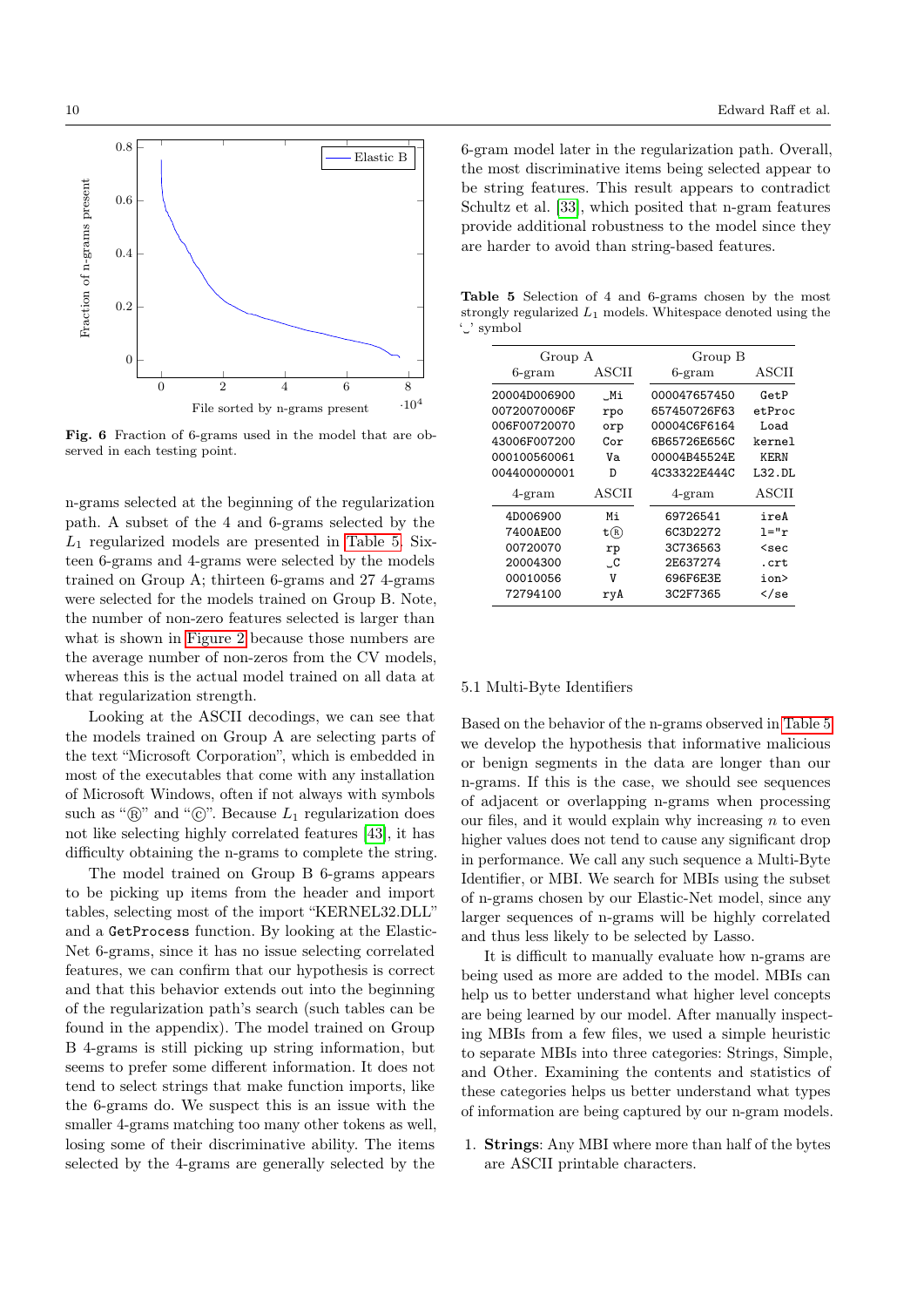- 2. Simple: Any MBI whose hex representation has two or less distinct ASCII characters.
- 3. Other: Any MBI not in the other two categories.

Using this simple strategy, we find that 16.8% of all extracted MBIs are strings, 43.0% are simple, and 40.2% belong to "other". If restricted to unique MBIs, we get 20.6%, 26.8%, and 52.7% respectively. The changes in percentage of MBIs come mostly from the simple section, which has the most repetition. Of the string MBIs, most are learning to find items like "GetProcAddress" and "WIN32.DLL" that are detecting imports or section names such as ".text" and ".rsrc".[2](#page-10-1) Some strings appeared in data or code sections, an example being "PADDINGXX" repeated 26 times. Most simple MBIs were interleaved sequences of  $0x00$  and  $0xFF$  of varying lengths, sometimes over 1 KB in size. We were not able to ascertain the nature of the other MBIs. An attempt was made to disassemble these MBIs, but they did not always produce meaningful assembly. While we were able to occasionally find useful MBIs in this category, $3$  we were not able to determine how meaningful this larger category was as a whole.

These results indicate that n-grams may not be learning strong features. The percentage of MBIs that are very simple is especially concerning given how frequently they appear in both benign and malicious files. We believe many such MBIs, like  $0xFF00FFFF000000$ , are an artifact of the overfitting we have observed. In generalizing to new data, they would then act as noise in the decision process. We note that there is the possibility for meaningful MBIs in the simple category, such as  $0x0C0C0C0C$  [\[5\]](#page-13-7) or the sequence  $0xCCCCCCCC$  for repeated int3 calls to interfere with a debugger. Unfortunately we did not tend to see these in the MBIs our models learned, though they do exist in our data set.

Objectively, any MBIs found in the code section of a file will be brittle, especially if they call any function, as the addresses called can easily change based on changes in the header. In this case, our n-grams would act more as a signature for previously seen malware rather than a feature to predict novel malware. The accuracy on Group B's test set could be partially explained by the model learning a set of smaller signatures, which are applicable to test data from the same collection. While this could be useful for systems such as the one in Griffin et al. [\[11\]](#page-13-8), signatures are intrinsically not generalizable features. Given the number of string MBIs and the n-grams chosen

by our models in [Table 5,](#page-9-2) we suspect that n-grams are obtaining most of their generalizable information from the PE header and plain-text strings present in the file, similar to the features used in Shafiq et al. [\[35\]](#page-14-2). We also note that while  $n = 6$  bytes is large enough to capture the instruction and operands for about 97.6% of instructions[\[14\]](#page-14-30), a valid x86 instruction can be up to 15 bytes in length. The variable-length nature of the instructions appears to be a general mismatch for fixed-length n-grams.

We were able to obtain the same MBI results using the n-grams from our  $L_1$  regularized models as well. We hypothesize that this is an artifact of the lack of informative features. The  $L_1$  model, as C increases, is forced to select increasingly larger groups of correlated features simultaneously. This would explain the unusual regularization paths in [Figure 2](#page-6-1) and the plateau in [Figure 3](#page-6-2) and that we are able to obtain MBIs with Lasso. However more testing is needed to be conclusive. Given these results, it may be interesting to explore using MBIs as features themselves in future work.

## <span id="page-10-0"></span>5.2 String Features

To determine how much of the discriminative power comes from n-grams picking up on string features, we perform another test using the occurrence of strings as features. We use the GNU strings command to extract all ASCII strings ≥ 4 characters from our training sets. We then create a regularization path using Lasso and Elastic net in the same way we did for n-grams, and plot the cross-validated accuracy as well as the test accuracies on Groups A and B as a function of C. For comparison, in each plot are two dashed lines representing the performance of the 6-gram features on the A and B test sets.

Once trained, we note that both models used a comparable number of string features as compared to the ngram features. Both models trained on Group A strings selected around 5,500 out of 200,000 strings and the models trained on Group B selected around 24,000. In [Figure 7](#page-11-1) we see the cross-validated and test set accuracies of training an  $L_1$  regularized model on group A training data using string features. As C increases, we see the test set accuracies reach the same values as the n-gram results. However, in the same plot in [Figure 8](#page-11-2) we see the CV score go above previous results, while the test set scores both fail to reach the same accuracies achieved when trained with n-grams.

Based on these results, it seems reasonable to conclude that n-gramming does learn some non-string features, but can degrade to learning only string features when given poor data. This further calls into question

<span id="page-10-1"></span><sup>2</sup> Amusingly, we discovered one instance of malware using the non-standard ".virus" section name

<span id="page-10-2"></span><sup>&</sup>lt;sup>3</sup> An interesting example is the MBI  $0x33C9B104014C24$ , which we discovered is used by ClamAV as a signature (see [https://github.com/eqmcc/clamav\\_decode/blob/](https://github.com/eqmcc/clamav_decode/blob/master/db/daily.ndb#L363) [master/db/daily.ndb#L363](https://github.com/eqmcc/clamav_decode/blob/master/db/daily.ndb#L363)).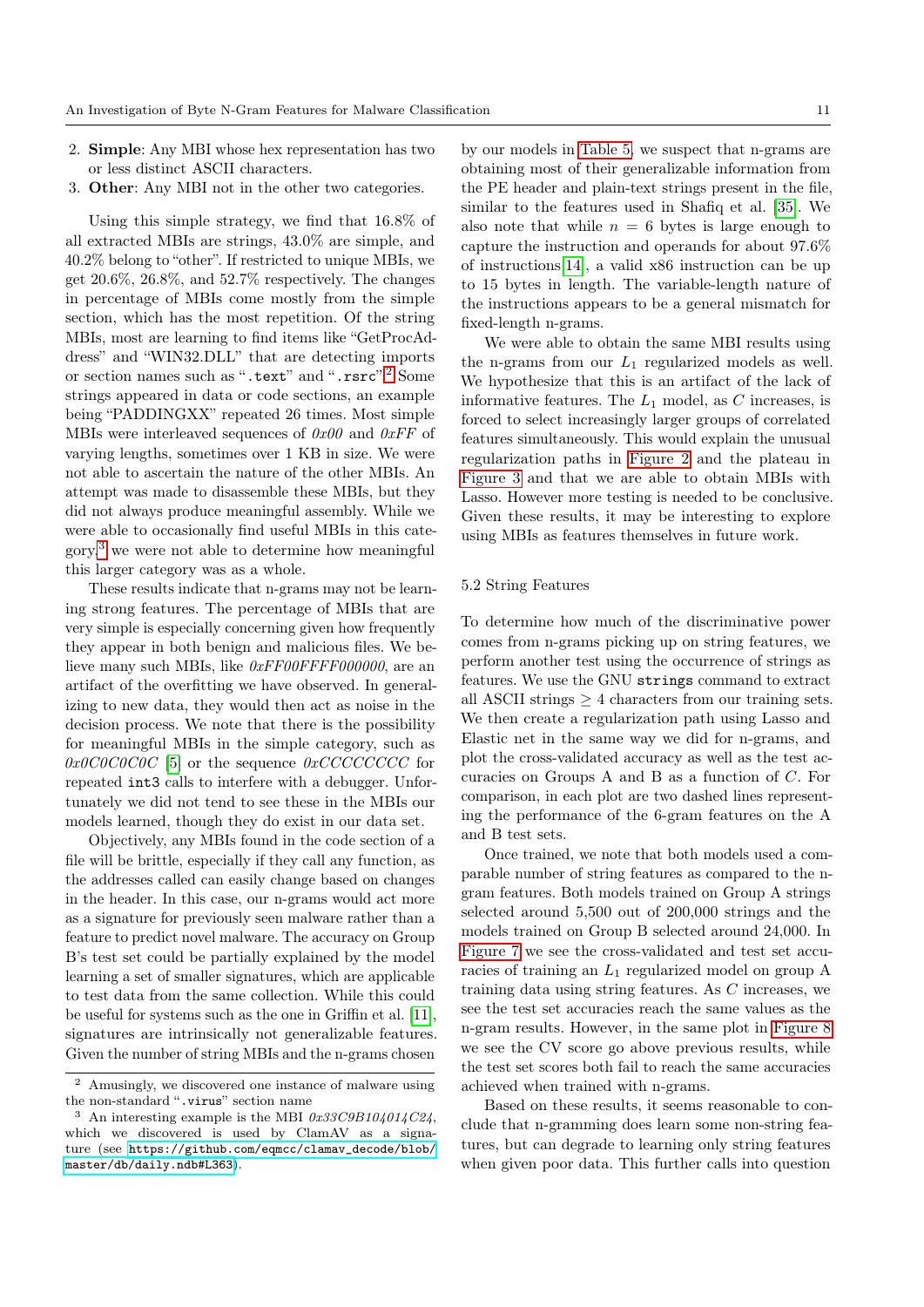

<span id="page-11-1"></span>Fig. 7 3-fold CV and test set accuracy using string features. Trained using  $L_1$  regularization from group A data



<span id="page-11-2"></span>Fig. 8 3-fold CV and test set accuracy using string features. Trained using  $L_1$  regularization from group B data

all previous results collected in the same manner as our Group A data. The gap in performance between n-grams and strings features trained from Group B does open the possibility that n-grams are learning some useful features that are not strings.

Another potential explanation of the performance gap is that exact extraction of strings fails to capture certain information that is captured by n-grams of strings. Some sub-strings may be more generalizble then the whole string they come from. Many of our strings are also sub-strings of larger strings we extracted. A mostcommon-substring may better capture their relationship and match other instances appended with characters that we had not seen, and therefore would not catch. Normalizing by common sub-string could also move

items up in total count and therefore warrant consideration in the model, when it would have been removed for being too infrequent before. A similar issue we see is strings that are mostly the same, but have an edit distance of one or two. In some sense, n-grams learning from strings better handle these problems by limiting themselves to a fixed size, though we must rely on the model building process to adequately select enough components of these strings and properly weight them. We have not yet tested this hypothesis as a detailed analysis of string-based features is beyond the scope of this work.

#### <span id="page-11-0"></span>6 Discussion

We have performed a significant investigation into the performance of n-grams, and found them to be learning less and performing worse than previous work would have suggested. We hypothesize that n-grams, at least used on the whole executable, have a number of intrinsic issues that have not been adequately discussed.

First is the discovered issue that n-grams appear to be learning mostly from string content in an executable, and items from the PE header (which also contains strings). We believe this is an issue intrinsic to n-grams. While there are billions of potential n-grams, we need to select the features that occur frequently enough to occur in new data as well. Selecting with a predisposition to frequency then encourages us to select lower entropy features, which consist primarily of strings and padding. However padding alone is not a particularly strong signal, and as mentioned, strings could have been obtained in a much simpler fashion.

As mentioned in [subsection 5.1,](#page-9-0) a possible preference for 6-grams may be that they are large enough to regularly capture a whole x86 instruction, but still fall short 2.4% of the time. This makes processing with n-grams problematic in creating a mismatch between our features and the data. This is important since, assuming no instruction in isolation is an indicator of maliciousness, we need to capture multiple instructions in a single feature. To even attempt to consistently capture three sequential assembly instructions we would need to produce and process n-grams of at least 12 bytes in length for most cases, and up to 45 for extreme cases. This alone is simply too computationally demanding a task to perform. Even if we had the computational resources to do so, there would still be a problem of trading off between specificity and generalization. We want our features to be large enough that they are not likely to occur by chance in a new file, but small enough that they are not specific to the training data as this would degenerate into a signature-based approach, which would have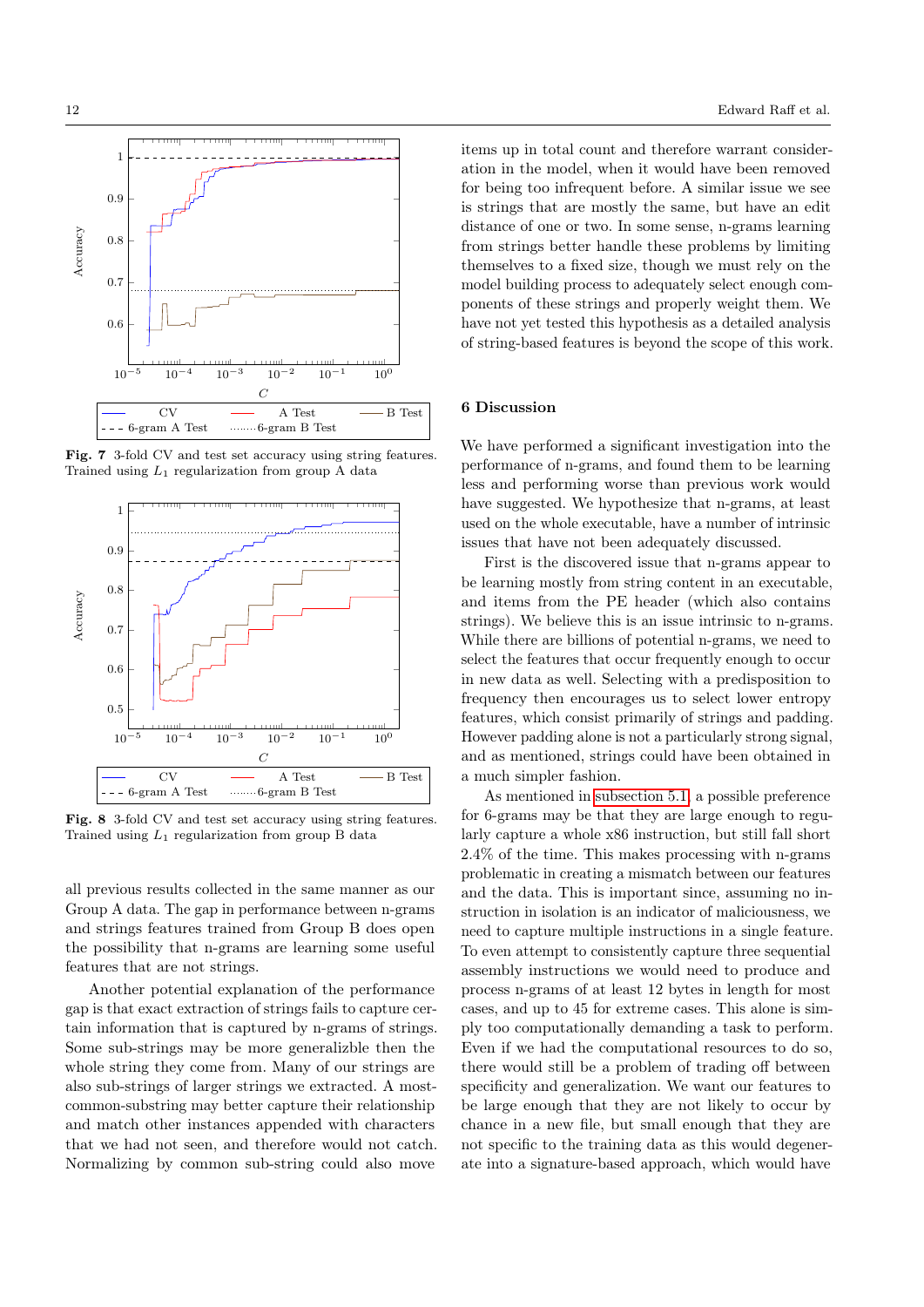maximum specificity but no generalization. When considering the aforementioned frequency bias, it becomes even harder to imagine a large n-gram being selected by the model.

Another intrinsic issue is the loss of location information when using n-grams. Given our observed performance and the common use of string features, we believe that this limitation is likely playing a role in their weakness. For example, in our Group A malware we observed that at least 5% of the data had inconsistent section names compared to the permissions set in the PE header (e.g. a section named .data but marked as executable in the header).[4](#page-12-1) The occurrence of a feature in a non-executable section, when normally it would be found in an executable section, could have a significantly different meaning that would never be recognized by n-gram approaches. This type of location mismatch could occur both based on a section's string name in the header, and what the section's true identity is based on the permissions set.

Finally, we believe that the drop in generalization performance from our Group B model can be explained in part by an intrinsic brittleness to n-gram features. Regardless of what our n-grams learn, to apply them we must obtain an exact match when classifying a new datum. This means any minor change will make the feature "disappear" in terms of its impact on our model. Consider that we see GetProcAddress as a common MBI in Group B, indicating that this Windows function is a common feature of malware. We would then like to see our n-grams learn to identify the call or jmp instructions, followed by the address of the GetProcAddress function as a feature. However, in the import table to the PE the address of any function can be arbitrary defined, thus making it impossible for any of our n-grams containing a call or jmp plus an address to generalize to new files.

The other part to the lack of generalization is an intrinsic potential for over-fitting that will be found with n-grams. Estimating model parameters when the number of features is near or larger than the number of samples is a classic scenario for over-fitting due to the curse of dimensionality [\[2,](#page-13-9) [4,](#page-13-10) [39\]](#page-14-31). Since each file is one sample and based on the power-law observation of the n-gram distribution, we should reasonably expect that every new executable will give us thousands to tens of thousands of previously unobserved n-grams (depending on the size of the file). Thus we are in a scenario that will always produce many more features than samples. We selected Lasso and Elastic-Net for their robustness in

this scenario and many of the features can be removed by frequency counts, but these techniques are not entirely immune to the curse of dimensionality.

#### <span id="page-12-0"></span>6.1 On Using Multiple Training and Testing Sets

Because the issue of overfitting is critical to our results we also discuss why we have used multiple, independent datasets for our evaluation, which may seem unusual at first. We do this because the space of possible malware and goodware is extraordinarily large, and it is not possible for us draw a well-distributed random sample of real files from this space. Executables from Microsoft Windows are the most readily available source of benign files. Since these all come from the same source, they all share a strong common bias. Another collection strategy is to include commonly installed applications, such as third-party web browsers, as a source of goodware. This obtains only a few thousand EXEs, which is not enough to represent the larger population of different miscellaneous applications people may have. (If such limited data were an adequate representation of the class of goodware then it would be easy enough to construct a white list of known safe applications.)

It is easier to obtain large amounts of Malware thanks to resources such as Virus Share and Open Malware, and from the use of honeypots. Yet these sources are also biased. They are run by volunteers, and the samples are provided by volunteers. So each source already has an intrinsic bias in the malware that is provided by those who make the effort to do so. There may be individuals or organizations that see malware and are not able or willing to share it, and thus that data won't make it into the collection. Private data collections used by anti-virus corporations, such as our industry partner, are also biased by their data collection mechanism and contractual agreements with clients and customers.

Given all of these potential biases and the large space of possible EXEs, we must be careful in our inference of the true generalization of our results. Using multiple evaluation sets that avoid sharing common biases helps us to better determine generalization. For example, if Group A was sufficient to learn the benign versus malware problem, we would expect a model's cross validated accuracy on Group A and test set accuracy on Group B to be similar; however, it is not. Said another way, we want to see models trained on one dataset generalize to new datasets. If the model is able to generalize to a completely new dataset, that gives us higher confidence it will continue to perform well on new and novel malware. If it fails to do so, then we have little confidence that the model will continue to perform well against new and novel malware.

<span id="page-12-1"></span>We did not perform an exhaustive test for consistency; this was merely a property found when testing some simple hypotheses. The true number could be much higher.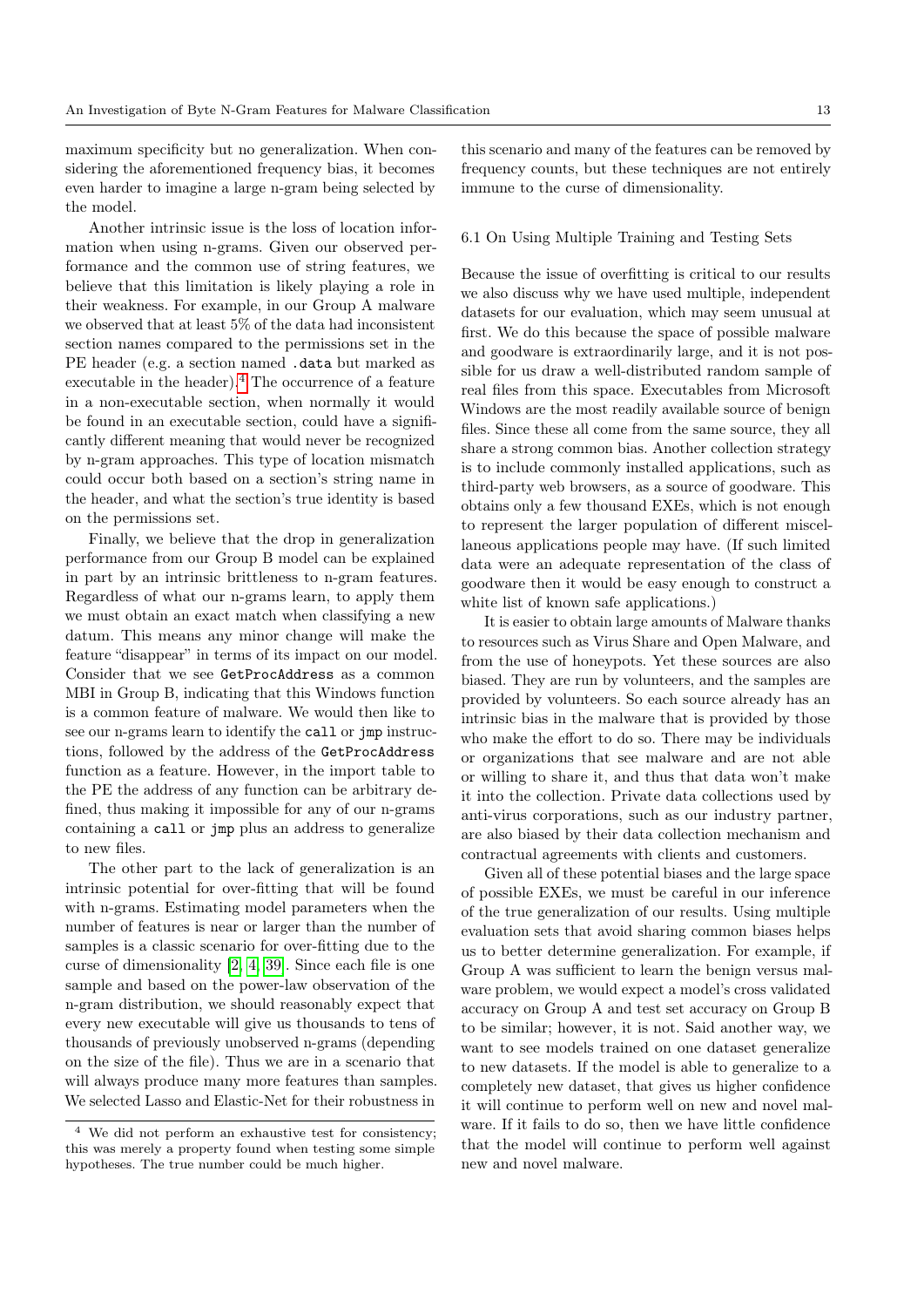If we instead merged all our data into one larger dataset, and performed cross validation, the aforementioned biases will be in all folds, and we would obtain little information about the true generalization of the model. This is an issue with the assumption that data is independently and identically distributed. While this assumptions is rarely entirely true in practice, it is violated in too strong a manner for cross validation to be valid for our data. If it were appropriate to merge our Group A and B data and use cross validation, we would expect to see similar performance across datasets and similar features learned. We have shown in [subsec](#page-5-0)[tion 4.1](#page-5-0) that the performance is not consistent across datasets, and in [section 5](#page-8-0) that the features learned are different depending on the training dataset.

### 7 Conclusion

Previous work has reported byte n-grams to be highly effective for malware classification. The goal of our work was to investigate this feature type and determine how it performed so well on such a difficult task. By applying and evaluating Elastic-Net and  $L_1$  regularized Logistic Regression and the novel Multi-Byte Identifier to the n-gramming of a corpus of previously un-reported size, we have shown significant issues with the use of n-gram features. They are computationally expensive, exhibit diminishing returns with more data, are prone to over-fitting, and do not seem to carry information much stronger than what is more readily available from the PE header and ASCII strings. While n-grams do have some merit as a feature for executable files, their results have been significantly over-estimated in the literature. Overall, it seems that we could obtain the same performance using much simpler and more interpretable techniques. We have also observed a larger issue, to wit, many papers are evaluating with a corpus of benign files collected mostly from Windows installations, which is too simple a subset to accurately represent the goodware vs malware problem. Our work highlights the importance of investigating what a model has actually learned, rather than simply accepting held out or cross validated scores as true performance.

The information present in n-grams are still not fully explored, and may still be useful in a more restricted context. For example, while using only n-grams is not very effective, can n-gramming a limited portion of an executable be informative in conjunction with other features? It is also an open question as to whether ngramming with domain knowledge could improve results, where n-grams extracted from the .text section of a EXE file are processed and treated differently then ngrams from other sections. Of course this may nullify

one of the prime advantages of n-gramming, to wit, that it requires no domain knowledge to apply. Future avenues of research include evaluating the viability of n-grams in other domains, and exploring what other approaches may work for EXE files but require limited or no domain knowledge. Based on the information we have extracted, we plan to do an investigation in the use of n-grammed disassembled instructions combined with the header information that were used by the ngrams. The results based on our multiple data sources also leads to a larger open question: how do we evaluate the quality of an executable corpus?

### References

- <span id="page-13-0"></span>[1] T. Abou-Assaleh, N. Cercone, V. Keselj, and R. Sweidan. N-gram-based detection of new malicious code. In Proc. 28th annual int'l computer software & applications conference. Vol. 2. IEEE, 2004, pp. 41–42.
- <span id="page-13-9"></span>[2] C. C. Aggarwal, A. Hinneburg, and D. A. Keim. On the Surprising Behavior of Distance Metrics in High Dimensional Spaces. In Proc. 8th int'l conf. on database theory. J. v. d. Bussche and V. Vianu, editors. Springer-Verlag, 2001, pp. 420–434.
- <span id="page-13-3"></span>[3] M. Banko and E. Brill. Scaling to Very Very Large Corpora for Natural Language Disambiguation. In Proceedings of the 39th annual meeting on association for computational linguistics, 2001, pp. 26–33.
- <span id="page-13-10"></span>[4] R. Bellman. Dynamic Programming. Princeton University Press, Princeton, NJ, 1957.
- <span id="page-13-7"></span>[5] Corelan Team. Exploit writing tutorial, part 11: heap spraying demystified. 2011. URL: [https://www.corelan.](https://www.corelan.be/index.php/2011/12/31/exploit-writing-tutorial-part-11-heap-spraying-demystified/) [be/index.php/2011/12/31/exploit-writing-tutorial](https://www.corelan.be/index.php/2011/12/31/exploit-writing-tutorial-part-11-heap-spraying-demystified/)[part - 11 - heap - spraying - demystified/](https://www.corelan.be/index.php/2011/12/31/exploit-writing-tutorial-part-11-heap-spraying-demystified/) (visited on  $05/25/2016$ ).
- <span id="page-13-4"></span>[6] P. Domingos. A Few Useful Things to Know About Machine Learning. Commun. acm, 55(10):78–87, Oct. 2012. issn: 0001-0782.
- <span id="page-13-2"></span>[7] Y. Elovici, A. Shabtai, R. Moskovitch, G. Tahan, and C. Glezer. Applying Machine Learning Techniques for Detection of Malicious Code in Network Traffic. In Proceedings of the 30th annual german conference on advances in artificial intelligence. In KI '07. Springer-Verlag, Berlin, Heidelberg, 2007, pp. 44–50. isbn: 978- 3-540-74564-8.
- <span id="page-13-1"></span>[8] Y. Freund and R. Schapire. Experiments with a new boosting algorithm. In Proceedings of the thirteenth international conference on machine learning (ICML 1996). L. Saitta, editor. Morgan Kaufmann, 1996, pp. 148– 156.
- <span id="page-13-5"></span>[9] J. Friedman, T. Hastie, and R. Tibshirani. Regularization paths for generalized linear models via coordinate descent. Journal of statistical software, 33(1):1–22, 2010.
- <span id="page-13-6"></span>[10] P. Gong and J. Ye. A modified orthant-wise limited memory quasi-Newton method with convergence analysis. In Proc. 32nd int'l conf. on machine learning. Vol. 37, 2015, pp. 276–284.
- <span id="page-13-8"></span>[11] K. Griffin, S. Schneider, X. Hu, and T.-C. Chiueh. Automatic generation of string signatures for malware detection. In R. Lippmann and A. Clark, editors, Recent advances in intrusion detection, pp. 101–120, 2009.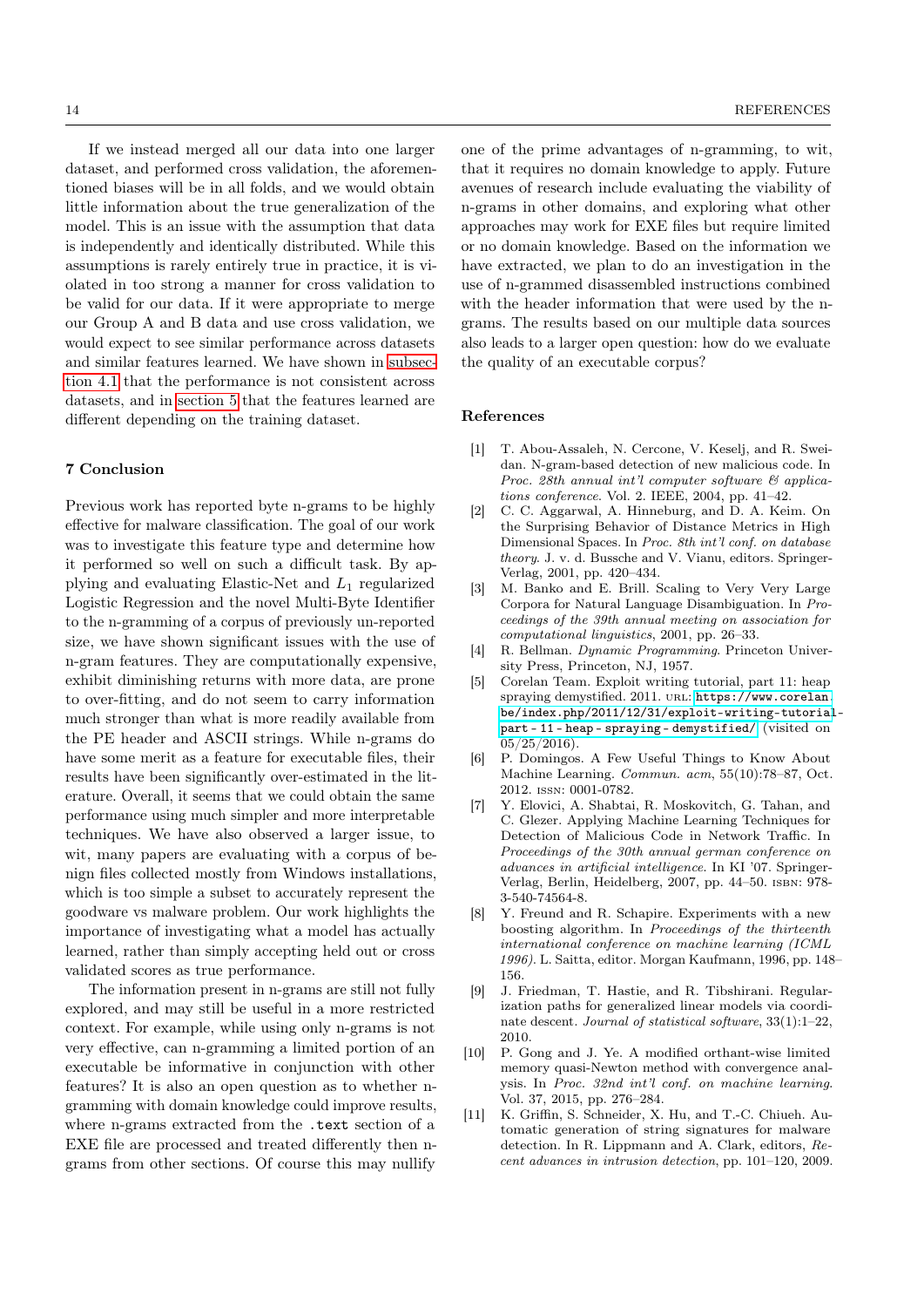- <span id="page-14-23"></span>[12] A. Halevy, P. Norvig, and F. Pereira. The unreasonable effectiveness of data. Intelligent systems, ieee, 24(2):8– 12, 2009.
- <span id="page-14-11"></span>[13] O. Henchiri and N. Japkowicz. A Feature Selection and Evaluation Scheme for Computer Virus Detection. In Proc. of the 6th int'l. conf. on data mining. IEEE Computer Society, 2006, pp. 891–895. isbn: 0-7695- 2701-9.
- <span id="page-14-30"></span>[14] A. H. Ibrahim, M. B. Abdelhalim, H. Hussein, and A. Fahmy. Analysis of x86 instruction set usage for Windows 7 applications. In 2nd int'l conf. on computer technology & development, Nov. 2010, pp. 511–516.
- <span id="page-14-9"></span>[15] S. Jain and Y. K. Meena. Byte level n-gram analysis for malware detection. In K. R. Venugopal and L. M. Patnaik, editors, *Computer networks and intelligent* computing, pp. 51–59. Springer, 2011.
- <span id="page-14-4"></span>[16] J. O. Kephart, G. B. Sorkin, W. C. Arnold, D. M. Chess, G. J. Tesauro, and S. R. White. Biologically Inspired Defenses Against Computer Viruses. In Proceedings of the 14th international joint conference on artificial intelligence. Vol. 1. Morgan Kaufmann, 1995, pp. 985– 996. isbn: 1-55860-363-8.
- <span id="page-14-6"></span>[17] J. Z. Kolter and M. A. Maloof. Learning to detect and classify malicious executables in the wild. Journal of machine learning research, 7:2721–2744, Dec. 2006.
- <span id="page-14-7"></span>[18] J. Z. Kolter and M. A. Maloof. Learning to detect malicious executables in the wild. In Proc. of the 2004 ACM SIGKDD int'l conf. on knowledge discovery and data mining. ACM Press, 2004, pp. 470–478.
- <span id="page-14-3"></span>[19] R. W. Lo, K. N. Levitt, and R. A. Olsson. Refereed Paper: MCF: A Malicious Code Filter. Comput. secur., 14(6):541–566, Jan. 1995. issn: 0167-4048.
- <span id="page-14-29"></span>[20] R. Lyda and J. Hamrock. Using entropy analysis to find encrypted and packed malware. IEEE security and privacy magazine, 5(2):40–45, Mar. 2007.
- <span id="page-14-13"></span>[21] M. M. Masud, L. Khan, and B. Thuraisingham. A scalable multi-level feature extraction technique to detect malicious executables. Information systems frontiers, 10(1):33–45, Mar. 2008.
- <span id="page-14-15"></span>[22] M. M. Masud, T. M. Al-Khateeb, K. W. Hamlen, J. Gao, L. Khan, J. Han, and B. Thuraisingham. Cloudbased malware detection for evolving data streams. ACM transactions on management information systems, 2(3):1–27, Oct. 2011.
- <span id="page-14-12"></span>[23] E. Menahem, A. Shabtai, L. Rokach, and Y. Elovici. Improving Malware Detection by Applying Multi-inducer Ensemble. Comput. stat. data anal., 53(4):1483–1494, Feb. 2009. issn: 0167-9473.
- <span id="page-14-1"></span>[24] Microsoft Portable Executable and Common Object File Format Specification Version 8.3. Tech. rep. Microsoft, 2013, p. 98.
- <span id="page-14-14"></span>[25] R. Moskovitch, D. Stopel, C. Feher, N. Nissim, N. Japkowicz, and Y. Elovici. Unknown malcode detection and the imbalance problem. Journal in computer virology, 5(4):295–308, Nov. 2009.
- <span id="page-14-26"></span>[26] A. Y. Ng. Feature selection,  $L_1$  vs.  $L_2$  regularization, and rotational invariance. In Proc. 21st int'l conf. on machine learning, 2004, pp. 78–86.
- <span id="page-14-16"></span>[27] R. Perdisci, A. Lanzi, and W. Lee. McBoost: boosting scalability in malware collection and analysis using statistical classification of executables. In Annual computer security applications conference (ACSAC). IEEE, Dec. 2008, pp. 301–310.
- <span id="page-14-8"></span>[28] J. R. Quinlan. C4.5: programs for machine learning. Vol. 1(3) of Morgan Kaufmann series in Machine Learning. Morgan Kaufmann, 1993. ISBN: 1558602380.
- <span id="page-14-21"></span>[29] D. Quist. Open malware. URL: [http://openmalware.](http://openmalware.org/) [org/](http://openmalware.org/) (visited on 05/25/2016).
- <span id="page-14-10"></span>[30] D. K. S. Reddy and A. K. Pujari. N-gram analysis for computer virus detection. Journal in computer virology, 2(3):231–239, Nov. 2006.
- <span id="page-14-20"></span>[31] J.-M. Roberts. Virus share. URL: [https://virusshare.](https://virusshare.com/) [com/](https://virusshare.com/) (visited on 05/25/2016).
- <span id="page-14-22"></span>[32] I. Santos, Y. K. Penya, J. Devesa, and P. G. Bringas. N-grams-based file signatures for malware detection. In Proc. 11th int'l conf. on enterprise information systems, 2009, pp. 317–320.
- <span id="page-14-5"></span>[33] M. Schultz, E. Eskin, F. Zadok, and S. Stolfo. Data mining methods for detection of new malicious executables. In Proc. IEEE symposium on security and privacy, 2001, pp. 38–49.
- <span id="page-14-0"></span>[34] A. Shabtai, R. Moskovitch, Y. Elovici, and C. Glezer. Detection of malicious code by applying machine learning classifiers on static features: A state-of-the-art survey. Information security technical report, 14(1):16–29, 2009. issn: 1363-4127.
- <span id="page-14-2"></span>[35] M. Z. Shafiq, S. M. Tabish, F. Mirza, and M. Farooq. PE-Miner: mining structural information to detect malicious executables in realtime. In R. Lippmann and A. Clark, editors, Recent advances in intrusion detection, pp. 121–141, 2009.
- <span id="page-14-19"></span>[36] S. J. Stolfo, K. Wang, and W.-J. Li. Towards stealthy malware detection. In. Malware detection. M. Christodorescu, S. Jha, D. Maughan, D. Song, and C. Wang, editors. Springer, 2007, pp. 231–249. isbn: 978-0-387- 44599-1.
- <span id="page-14-17"></span>[37] G. Tahan, L. Rokach, and Y. Shahar. Mal-ID: automatic malware detection using common segment analysis and meta-features. Journal of machine learning research, 13:949–979, Apr. 2012. issn: 1532-4435.
- <span id="page-14-24"></span>[38] R. Tibshirani. Regression shrinkage and selection via the lasso. Journal of the royal statistical society B, 58(1):267–288, 1994.
- <span id="page-14-31"></span>[39] M. Verleysen and D. François. The Curse of Dimensionality in Data Mining and Time Series Prediction. In Proc. 8th int'l conf. on artificial neural networks: computational intelligence and bioinspired systems. J. Cabestany, A. Prieto, and F. Sandoval, editors, 2005, pp. 758–770.
- <span id="page-14-27"></span>[40] G.-X. Yuan, K.-W. Chang, C.-J. Hsieh, and C.-J. Lin. A comparison of optimization methods and software for large-scale  $L_1$ -regularized linear classification. Journal of machine learning research, 11:3183–3234, 2010.
- <span id="page-14-28"></span>[41] G.-X. Yuan, C.-H. Ho, and C.-J. Lin. An improved GLMNET for  $L_1$ -regularized logistic regression. Journal of machine learning research, 13:1999–2030, 2012.
- <span id="page-14-18"></span>[42] B. Zhang, J. Yin, J. Hao, D. Zhang, and S. Wang. Malicious codes detection based on ensemble learning. In Proceedings of the 4th international conference on autonomic and trusted computing. Springer-Verlag, 2007, pp. 468–477. isbn: 3-540-73546-1.
- <span id="page-14-25"></span>[43] H. Zou and T. Hastie. Regularization and variable selection via the elastic net. Journal of the royal statistical society B, 67(2):301-320, Apr. 2005.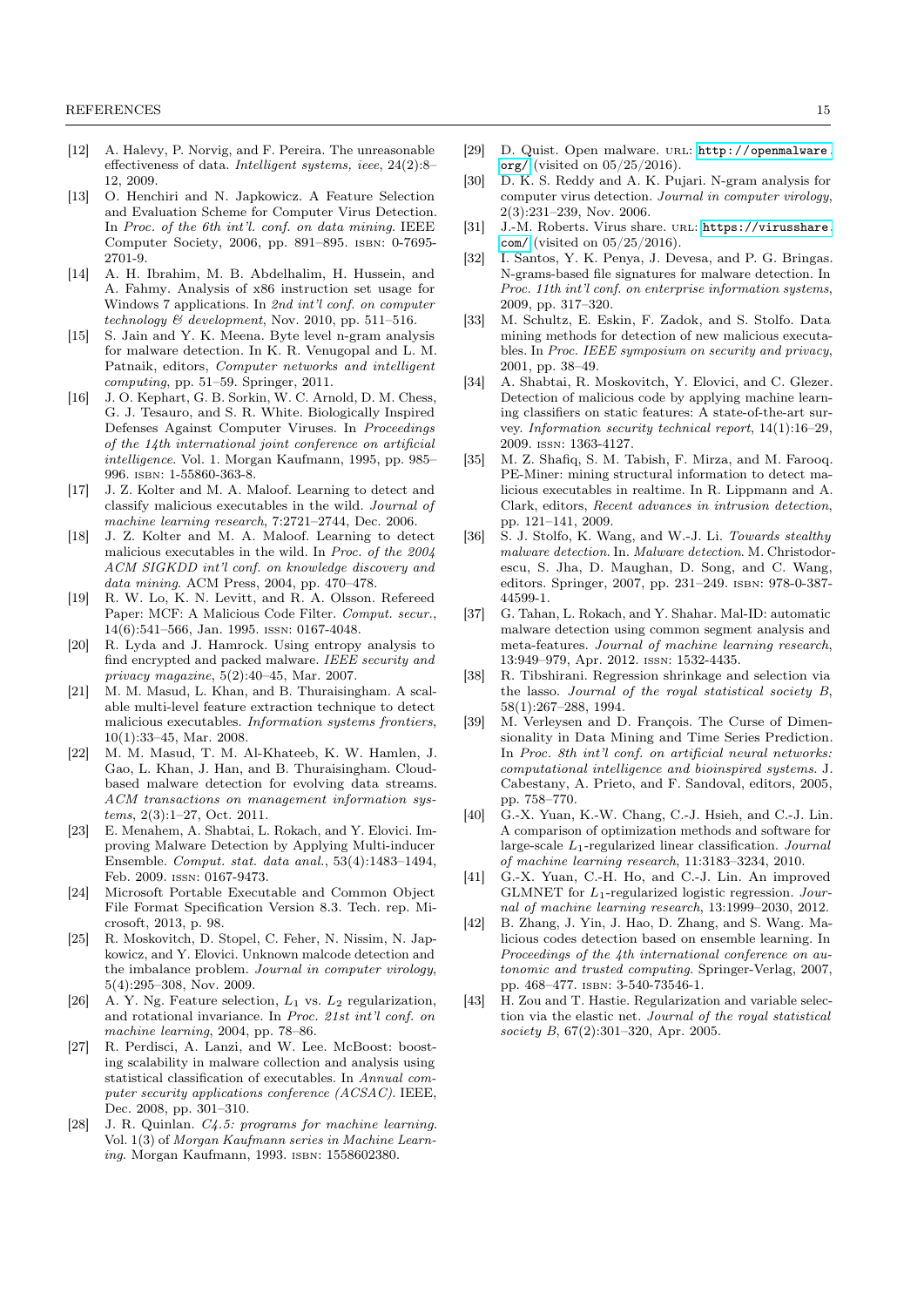|                                                                                                              | Group B Train  |                    | Group B Test         |                   | Group A Train         | Group A Test |
|--------------------------------------------------------------------------------------------------------------|----------------|--------------------|----------------------|-------------------|-----------------------|--------------|
| Label                                                                                                        | Goodware       | Malware            | Goodware             | Malware           | Malware               | Malawre      |
| ClamAV says Malware                                                                                          | $0.4\%$        | 81.2\%             | $1.4\%$              | 78.3%             | 66.6%                 | 66.5%        |
| Virus Total 0 AVs say Malware<br>Virus Total [1,5] AVs say Malware                                           | 82\%<br>$12\%$ |                    | 12\%<br>22%          |                   |                       | $6\%$        |
| Virus Total [6,15] AVs say Malware<br>Virus Total [16,25] AVs say Malware<br>Virus Total 26+ AVs say Malware | 6%             | __<br>96%<br>$4\%$ | 36%<br>24\%<br>$6\%$ | 12%<br>10%<br>78% | $2\%$<br>$2\%$<br>96% | 94%          |

<span id="page-15-2"></span>Table 6 Percentage of Group B data, and Group A Malware, marked as malware by ClamAV. Cases where ClamAV and the label disagreed were uploaded to Virus Total to help confirm the label quality.

# Appendix A Group B Data Labels

Since the Group B data is not publicly available, we attempt to provide extra details about the contents for readers who are interested. The results of the n-gram analysis convince us that the resulting model has more utility than one constructed from Group A style data, as many prior works have done. One may wonder then how much of the generalization gap incurred by the Group B model is due to differences in the data distribution, rather than the weaknesses of byte n-grams, or potential label errors. Fully answering such a question is beyond the scope of this work, however we hope the additional details may be of use to the reader to better understand the results as a whole and dissuade any concern of label quality.

To obtain a rough estimate of label errors we ran all Group B data (goodware and malware) through ClamAV.[5](#page-15-0) We chose ClamAV because it is freely available to everyone and usable on all operating systems. If the labels are correct, we expect to see that most goodware is not flagged by ClamAV and that most malware is. Because ClamAV is not the most advanced of anti-virus (AV) products, we upload a random sample of 50 files in which ClamAV's output disagreed with our labels to Virus Total<sup>[6](#page-15-1)</sup> for further confirmation. Virus Total uses an ensemble of anti-virus systems to asses each sample it is given. This produces more reliable labels, as well as giving us a proxy for confidence in those labels: a file which is identified as malicious by 20 of Virus Total's constituent programs is more likely to be malignant than one identified by only a single anti-virus program. While it would have been preferable to upload all of our data to Virus Total, a rate limit on the API means it would take multiple months to process the entire corpus. The results of this examination can be seen in [Table 6.](#page-15-2) The first line shows the percentage of files marked as malware by ClamAV, and the remaining

lines are the statistics of potentially mislabeled data sent to Virus Total.

We can see for the goodware Group B data, ClamAV marks almost all files as benign, with the test dataset having a higher conflict of 1.4% of the data. Even if all of such data was in fact mislabeled malware, the percentage would be small enough that a robust machine learning system should be able to learn from it. From the sample sent to Virus Total, we can see that most files had no or only a handful of anti-virus systems flag the files, giving us confidence that ClamAV was throwing false positives on the goodware data it identified as malicious. We note as well that anti-virus products may, in general, throw false positives for more challenging benign samples. A benign application with more sophisticated code (e.g, for performing encryption, just-in-time compilation, or disk formatting) may seem malicious to an AV product for good reason, despite having no malicious purpose as an application. We have observed that a number of the Group B test goodware files, marked by multiple AVs, are products for encryption that do not have a clear malicious intent. We avoid explicitly naming these products due to privacy concerns.

While the Group B goodware samples sent to Virus Total are more anomalous compared to those from the training set, we are still confident in the majority of the labels since we obtained. If we assume that all samples marked by 6 or more AVs is in fact malware, then Group B's test set goodware would contain only 0.9% mislabeled files. The maximal change in test accuracy is thus less than one percentage point, and then would not meaningfully impact any of the results or conclusions of our work.

For the malware datasets, ClamAV fails to recognize a much higher percentage as malicious: around 19% of files for Group B and 33% for Group A. When uploading samples that were not caught by ClamAV, every sample was marked by at least one anti-virus. Most were marked by a plethora of products (26 or more), with only a handful being marked by less than 10. This again gives us

<span id="page-15-0"></span><sup>5</sup> <https://www.clamav.net/>

<span id="page-15-1"></span> $6$  <https://www.virustotal.com/>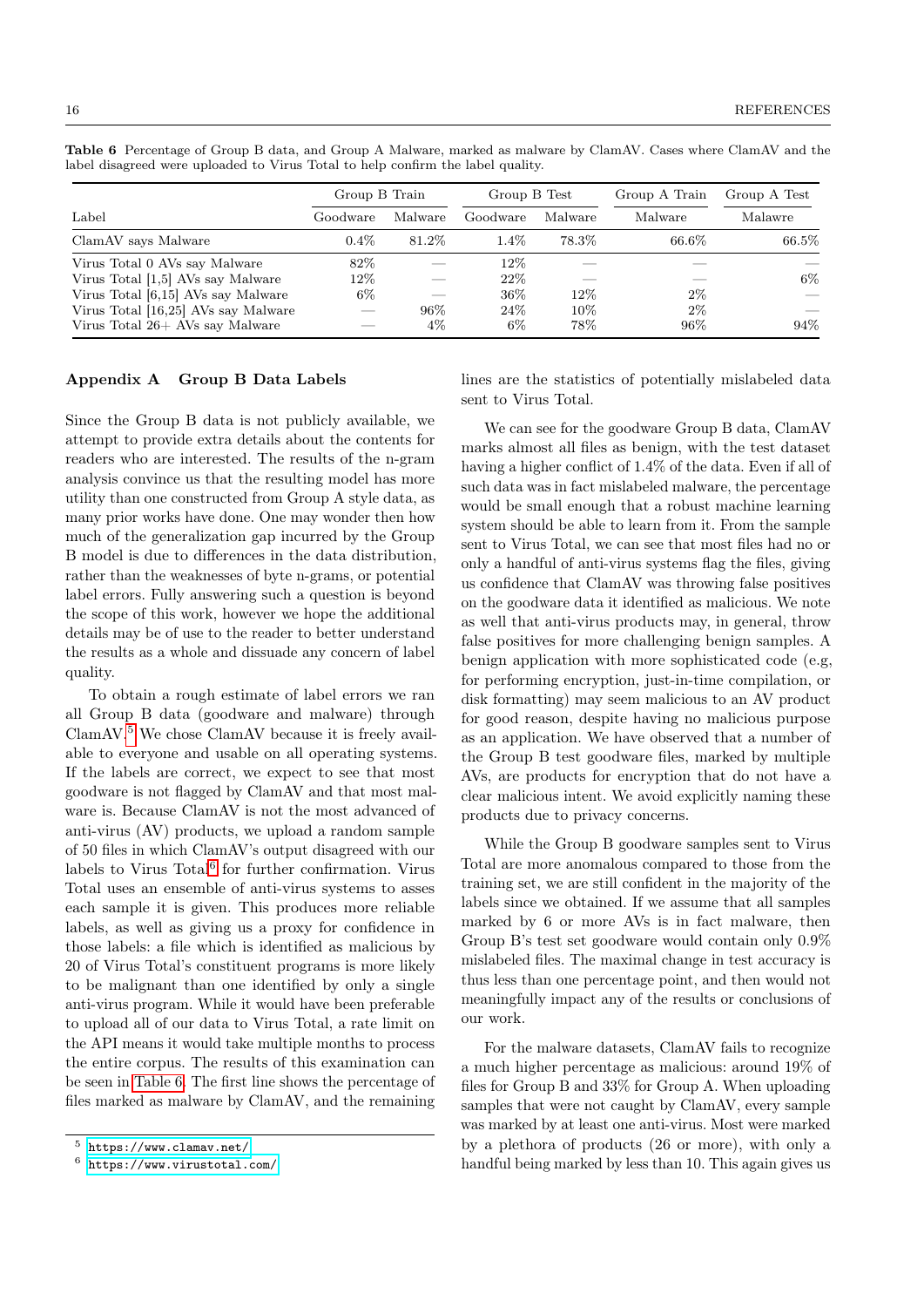confidence that our labels are correct, and that ClamAV is throwing false negatives.

As mentioned in our conclusion, the construction and evaluation of a high quality dataset for this task is still an open problem. We believe we have provided ample evidence that our Group B data is of a better quality than the datasets normally used (i.e., Group A type data), but there is room for improvement in validating and constructing yet larger corpora for this task.

<span id="page-16-0"></span>Table 7 ClamAV labels found in only the malware portion of the Group A and Group B data. "Assorted Other" includes obscure labels that had 5 or fewer occurrences in any dataset.

| ClamAV Label         | <b>B</b> Train | <b>B</b> Test  | A Train        | A Test         |
|----------------------|----------------|----------------|----------------|----------------|
| Dos.Trojan           | $\overline{0}$ | 0              | 18             | 4              |
| BC.Win.Trojan        | $\Omega$       | $\overline{4}$ | 32             | 8              |
| <b>BC.Win.Virus</b>  | 217            | 26             | $\Omega$       | 0              |
| Heuristics.Encrypted | $\overline{0}$ | $\mathbf{1}$   | 9              | $\overline{4}$ |
| Heuristics.Trojan    | 1              | 10             | 400            | 104            |
| Heuristics.W32       | $\mathbf{1}$   | 478            | 59             | 15             |
| Js.Adware            | 16             | $\Omega$       | $\Omega$       | $\overline{0}$ |
| Html.Trojan          | $\overline{0}$ | 14             | $\Omega$       | 99             |
| Legacy.Tool          | $\Omega$       | $\Omega$       | 9              | $\overline{2}$ |
| Legacy.Trojan        | 140            | 133            | 604            | 145            |
| Pdf.Exploit          | $\Omega$       | 1              | 8              | $\overline{2}$ |
| Win.Adware           | 77,613         | 7,551          | 1,924          | 454            |
| Win.Downloader       | 306            | 353            | 14,250         | 3,599          |
| Win.Dropper          | 74             | 67             | 2,834          | 672            |
| Win.Exploit          | 15             | 16             | 588            | 180            |
| Win.Ircbot           | $\overline{0}$ | $\overline{0}$ | 83             | 15             |
| Win.Joke             | $\Omega$       | $\Omega$       | 63             | 26             |
| Win.Keylogger        | $\overline{0}$ | $\overline{0}$ | $\overline{7}$ | $\overline{4}$ |
| Win.Malware          | 10             | 3              | 5              | $\overline{4}$ |
| Win.Proxy            | $\overline{0}$ | $\overline{0}$ | 148            | 31             |
| Win.Spyware          | 75             | 285            | 8,579          | 2,089          |
| Win.Tool             | 12             | $\mathbf{1}$   | 455            | 110            |
| Win.Trojan           | 83,701         | 18,672         | 80,246         | 20,033         |
| Win.Virus            | 52             | 573            | 177            | 42             |
| Win.Worm             | 191            | 3,132          | 6,181          | 1,589          |
| Assorted Other       | 5              | 1              | 15             | 6              |

We also look at the labels ClamAV produces for the files it does recognize as malignant in the malware data. These are shown in [Table 7.](#page-16-0) We caution that the labels should not be taken as an absolute ground truth; ClamAV did not recognize a significant percentage of each dataset as malware, and anti-virus products in general do not always agree on the type of, or label for, an individual datum. It is also important to note that some of the labels are quite unexpected, indicating JavaScript, PDF, and HTML malware. We reiterate that all files in all of our datasets are valid PE files. These labels are either faulty in their designation, or an indication of our executables containing malware of a considerably different nature would be anticipated.

Looking at the Group A and B data separately, and comparing within group train and test sets, we see fairly consistent patterns. Looking across groups, we do see some distributional similarities and differences. Both Groups A and B are comprised mostly of Trojans, and do contain a significant amount of Adware. In Group B, Adware is a close second for the malware type, where Droppers make a far second for Group A. Group A seems to have, in general, a wider array of malware types. It is possible that the differences in distribution account for some portion of the decrease in generalization when applying a model trained on Group B to data from Group A. At the same time, it is also important for a model to generalize to novel data, which in this case includes malware of a type never seen before.

#### Appendix B String Features

We include a few examples of the string features found. We place these in the appendix as they have not yet been fully analyzed or understood for their meaning. Some were very long, and despite occurring many times in our training data are thus unlikely to occur in new novel malware. For example, the string "Cl8lgpHNMm FBrO1rzHOloWOdjXN98PMI9inkJeYt8SxmqihhSpfFj 7VOP5e{BYbBZHRNwyPknt93{P3mPuCYDO6G{ew  $Blbc9qLOQ$ " occurred 175,725 times in 780 files from the Group B training malware. A number of strings were simply the full function or DLL import names that n-grams were trying to extract, such as KERNEL32.dll, Sleep, ExitProcess, and MultiByteToWideChar. We also see many strings at least claiming that the malware is appropriately signed, like  $1(c)$  2006 VeriSign, Inc. -For authorized use only1E0C. There are a number of variations of different strings like this, where it may have been better to select *VeriSign* as our feature rather than the larger strings. N-grams implicitly do select this smaller component rather than the text that happens to be around it.

There are also simpler cases of the sub-string issue. One example is the URL http://crl.comodoca.com/C OMODOCodeSigningCA2.crl0r, which is found with several different one-character differences appended to this base URL. Another important note is that we see many full URLs in the string data, and a better solution would detect and process URLs differently. There are also instances where the differences are a simple pattern of replacement, such as protocol\_not\_supported versus protocol not supported. There are also many patterns where processing and removing repetition would collapse many complicated strings into one or a few base strings. For example a sequence of commas like " $,$ " occurs many times with differing amounts of repetition.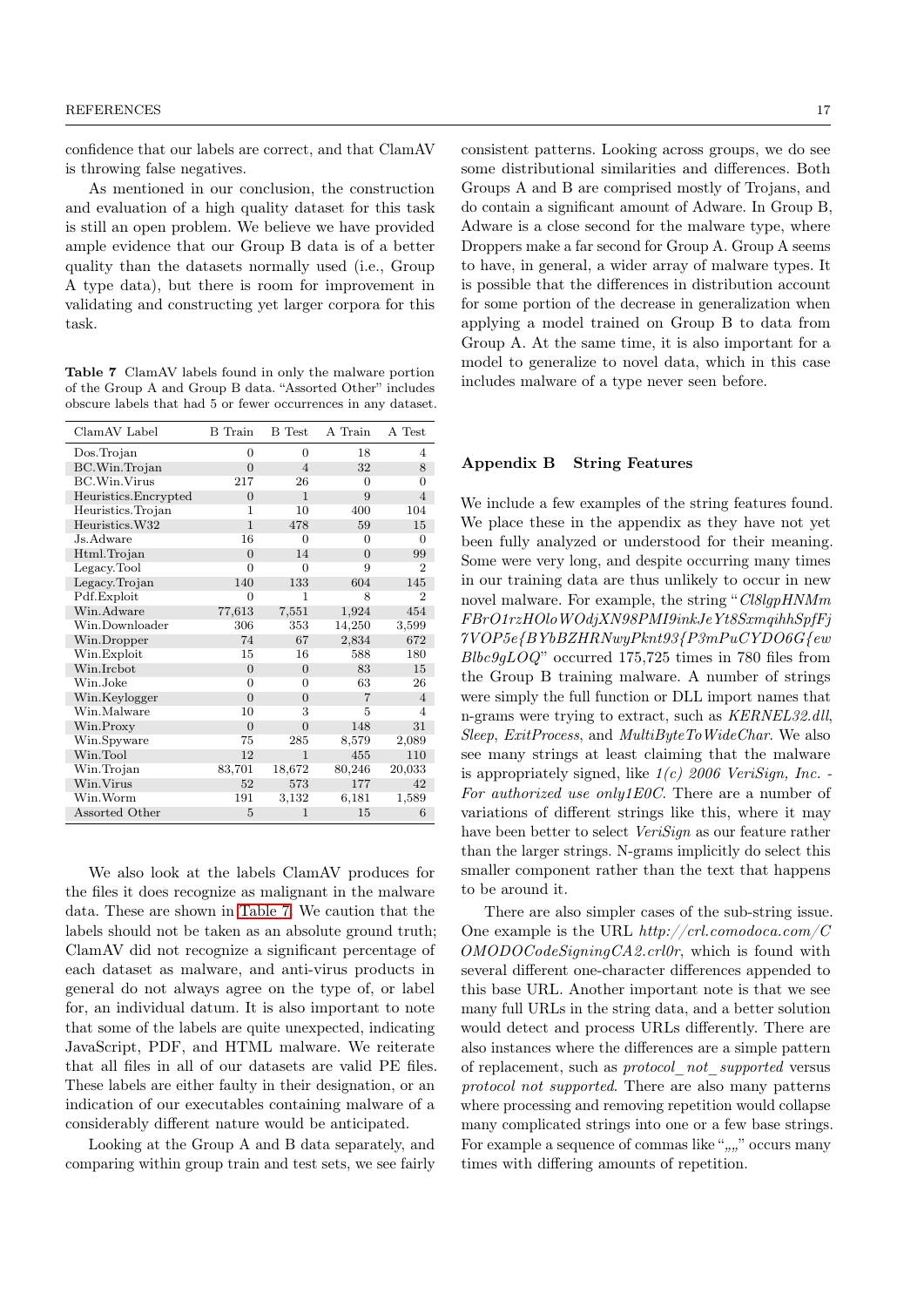# B.1 Extra String Graphs

The plots using string features (Figures [7](#page-11-1) and [8\)](#page-11-2) were relatively similar when using Elastic-Net or  $L_1$  regularization. Figures [9](#page-17-0) and [10](#page-17-1) show the same plots for Elastic-Net for comparison. Also included is the average number of non-zeros added to the solution as C increased (Figure [11\)](#page-17-2).



<span id="page-17-0"></span>Fig. 9 3-fold CV and test set accuracy using string features. Trained using Elastic-Net regularization from group A data.



<span id="page-17-1"></span>Fig. 10 3-fold CV and test set accuracy using string features. Trained using Elastic-Net regularization from group B data.



<span id="page-17-2"></span>Fig. 11 Average number of non-zero weights in solution vector based on 3-fold cross validation across regularization path. Feature space is string occurrences.

## Appendix C N-Gram ASCII Decodings

Below we list some of the n-grams selected by models early in the regularization path. The features selected earliest in the path are those that the model found most predictive of the 200k starting set. For legibility, we remove some n-grams from some of the larger tables. The n-grams removed either had no ASCII printable tokens, or had the same ASCII printout when decoded as another n-gram. In this case, the n-grams generally differed in being shifted over one byte by the value 0x00. We depict whitespace characters using the '␣' symbol. Only two tables for 4-gram models are included since they are more difficult to read and interpret.

Table 8 13 6-grams selected by Lasso on group B

| 6-gram       | ASCII decoding |
|--------------|----------------|
| 0000200000E0 | .7             |
| 000000E0000F | ?              |
| 726300000000 | rc.            |
| 4C33322F444C | L32.DL         |
| 400000C02E72 | $0?$ .r        |
| 00004B45524E | KERN           |
| 6B65726E656C | kernel         |
| 00004C6F6164 | Load           |
| 657450726F63 | etProc         |
| 000047657450 | Get.P          |
| 000040000010 | Q              |
| 400000100000 | Q              |
| 004000001000 | ര              |
|              |                |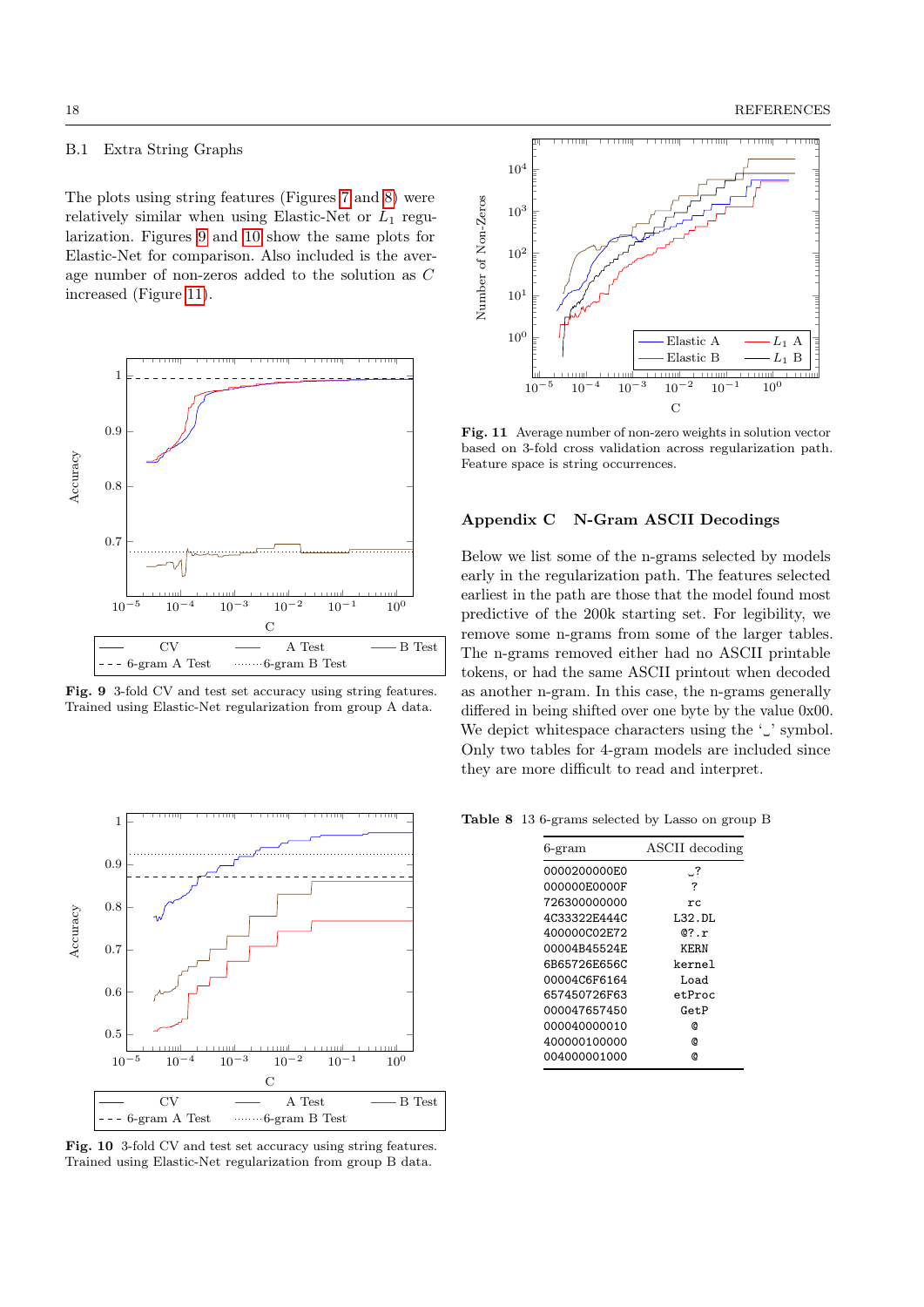|  | Table 9 16 6-grams selected by Lasso on group A |  |  |  |  |  |
|--|-------------------------------------------------|--|--|--|--|--|
|--|-------------------------------------------------|--|--|--|--|--|

| 6-gram       | ASCII decoding |
|--------------|----------------|
| 4C0016000100 | L              |
| 0000A9002000 | ?              |
| 74000000A900 | t?             |
| 004400000001 | D              |
| 000000010056 | V              |
| 000001005600 | v              |
| 010056006100 | Va             |
| 000100560061 | Vа             |
| 006F00720061 | ora            |
| 43006F007200 | Cor            |
| 0043006F0072 | Cor            |
| 6F0072007000 | orp            |
| 006F00720070 | orp            |
| 720070006F00 | rpo            |
| 00720070006F | rpo            |
| 20004D006900 | Mi             |
|              |                |

|  | <b>Table 10</b> 26 6-grams selected by Lasso on group A |  |  |  |  |  |  |
|--|---------------------------------------------------------|--|--|--|--|--|--|
|--|---------------------------------------------------------|--|--|--|--|--|--|

| 6-gram       | ASCII decoding |
|--------------|----------------|
| 6F61644C6962 | oadLib         |
| 322E646C6C00 | 2.dll          |
| 726172794100 | raryA          |
| 000040000010 | Q              |
| 400000100000 | Q              |
| 004000001000 | Q              |
| 690070007400 | ipt            |
| 66007400AE00 | ft?            |
| 000000004D00 | М              |
| 000000A90020 | ?_             |
| 0074000000A9 | t?             |
| 0000A9002000 | ?_             |
| 74000000A900 | $t$ ?          |
| 004400000001 | D              |
| 000000010056 | V              |
| 000001005600 | V              |
| 010056006100 | Va             |
| 000100560061 | Va             |
| 006F00720061 | ora            |
| 43006F007200 | $\mathtt{Cor}$ |
| 0043006F0072 | Cor            |
| 6F0072007000 | orp            |
| 006F00720070 | orp            |
| 720070006F00 | rpo            |
| 00720070006F | rpo            |
| 20004D006900 | . Mi           |

| 6-gram       | <b>ASCII</b> decoding     |
|--------------|---------------------------|
| 46696C654E61 | FileNa                    |
| 745665727369 | tVersi                    |
| 200028007800 | $\sqrt{x}$                |
| 757465784100 | utexA                     |
| 000400040001 |                           |
| 4500004C0103 | EL                        |
| 00004C010300 | L                         |
| 30000000E404 | 0?                        |
| 813950450000 | ?9PE                      |
| 000002003030 | 00                        |
| C38B65E88B75 | Ëe?u                      |
| FF0000FFFFFC | ????                      |
| 000058000080 | X?                        |
| 5F5E8BC35BC9 | ?] ??                     |
| 000300010000 |                           |
| 000088000080 | ??                        |
| 000000004B45 | KΕ                        |
| 020000050001 |                           |
| 0000200000E0 | ?۔                        |
| 0000E0000F01 | s.                        |
| 00E0000F010B | $? \n\backslash n$        |
| 007800650000 | xe                        |
| 000000E0000F | ?                         |
| 59C38B65E88B | YËe?                      |
| 656C3D227265 | el="re                    |
| 76656C3D2272 | vel="r                    |
| 6C3D22726571 | $l = "req$                |
| 000001000300 |                           |
| 717569726541 | quireA                    |
| 726541646D69 | reAdmi                    |
| 756972654164 | uireAd                    |
| 69726541646D | ireAdm                    |
| 726300000000 | rc                        |
| 454C33322E44 | EL32.D                    |
| 4B45524E454C | KERNEL                    |
| 45524E454C33 | ERNEL3                    |
| 524E454C3332 | RNEL32                    |
| 4C33322E444C | L32.DL                    |
| 4E454C33322E | NEL32.                    |
| 656C33322E64 |                           |
| 6C33322E646C | e132.d<br>132.dl          |
|              |                           |
| 400000C02E72 | $@?$ .r<br>0 <sup>1</sup> |
| 300000006000 | C                         |
| 600000000100 |                           |
| 00004B45524E | KERN                      |
| 6B65726E656C | kernel                    |
| 004C6F61644C | LoadL                     |
| 322E646C6C00 | 2.dll                     |
| 33322E646C6C | 32.dll                    |
| 00004C6F6164 | Load                      |
| 657450726F63 | ${\tt etProc}$            |
| 000047657450 | GetP                      |
| 000040000010 | Q                         |

Table 11 Subset of 58 6-grams selected by Elastic-Net on group B. Some non-printable and repeated ASCII 6-grams removed for legibility